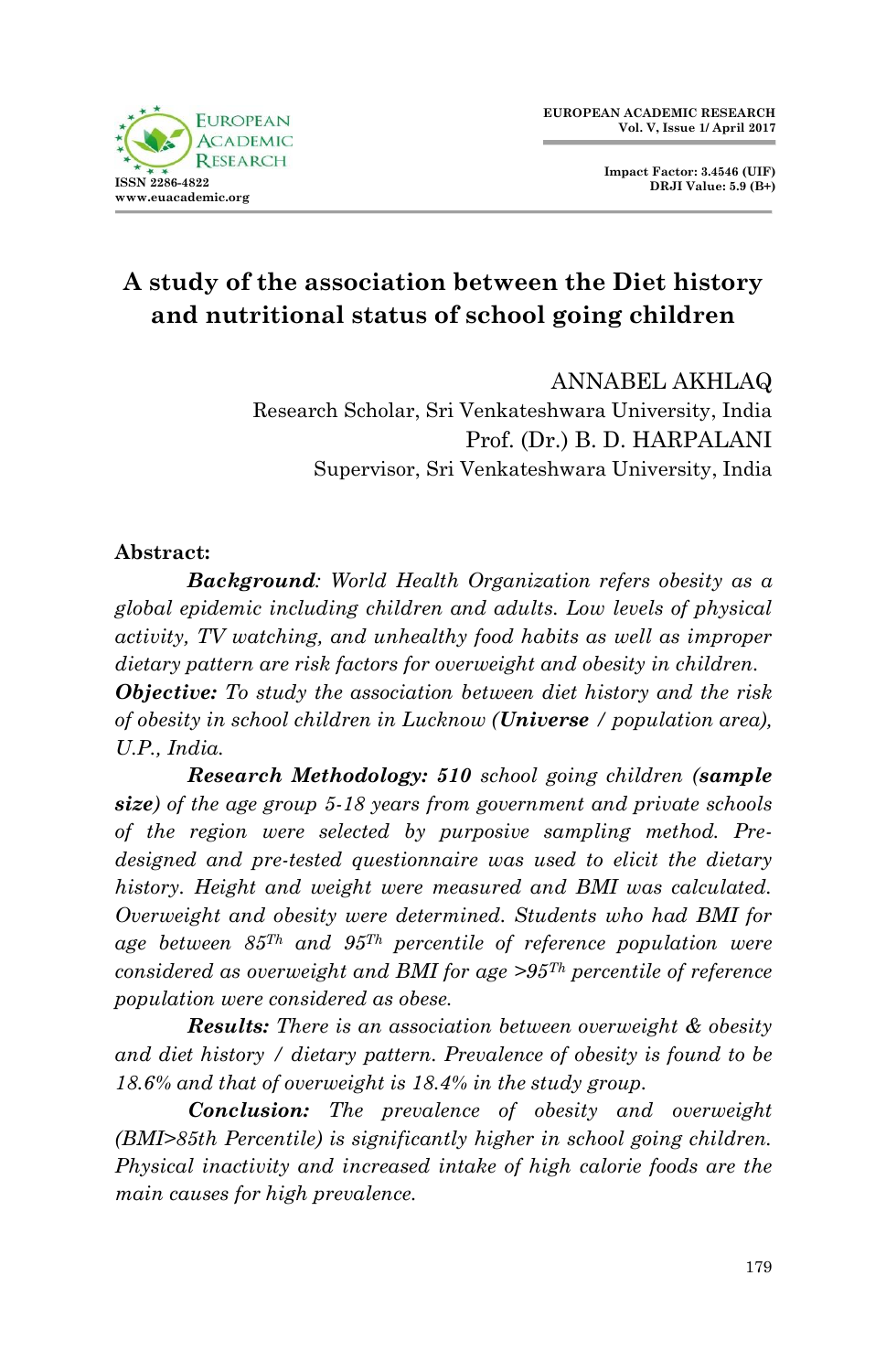**Key words**: Obesity; Overweight, Diet History, Risk factors, Children

## **1. INTRODUCTION**

The issue of Obesity is one of the major complications affecting children and adolescents and is a worldwide nutritional concern. Today, obesity is found in several nations where the major nutritional disorder was malnutrition (De Onis M, Blössner M., 2000). A drastic increase in the prevalence of childhood obesity is associated with many impending medical complications in adulthood like hypertension, atherosclerosis, diabetes mellitus, dyslipidemia, sleep apnoea, and osteoarthritis. (Sharma A, Sharma K, Mathur KP., 2007) In the last twenty years, the prevalence of obesity grown twice in children and tripled in adolescents. The increase in childhood and adolescent obesity generally results in an increase in obesity and overweight among adults. It has a public health consequence as 80% of overweight children become overweight adults. Healthy eating and exercise habits for children and their family results in good health in these patients. Evaluation of obesity in childhood is important due to several reasons. As it helps in preventing obesity and it prevents progression of disease which is associated with obesity in adulthood.

## **Research Objective**

The present study was designed to investigate the association between food consumption pattern that is dietary history and nutritional status among school children.

## **2. RESEARCH METHODOLOGY**

This study was a cross - sectional study conducted in schools from Lucknow city, capital of U.P., India. These schools were selected by using purposive sampling method. The sample size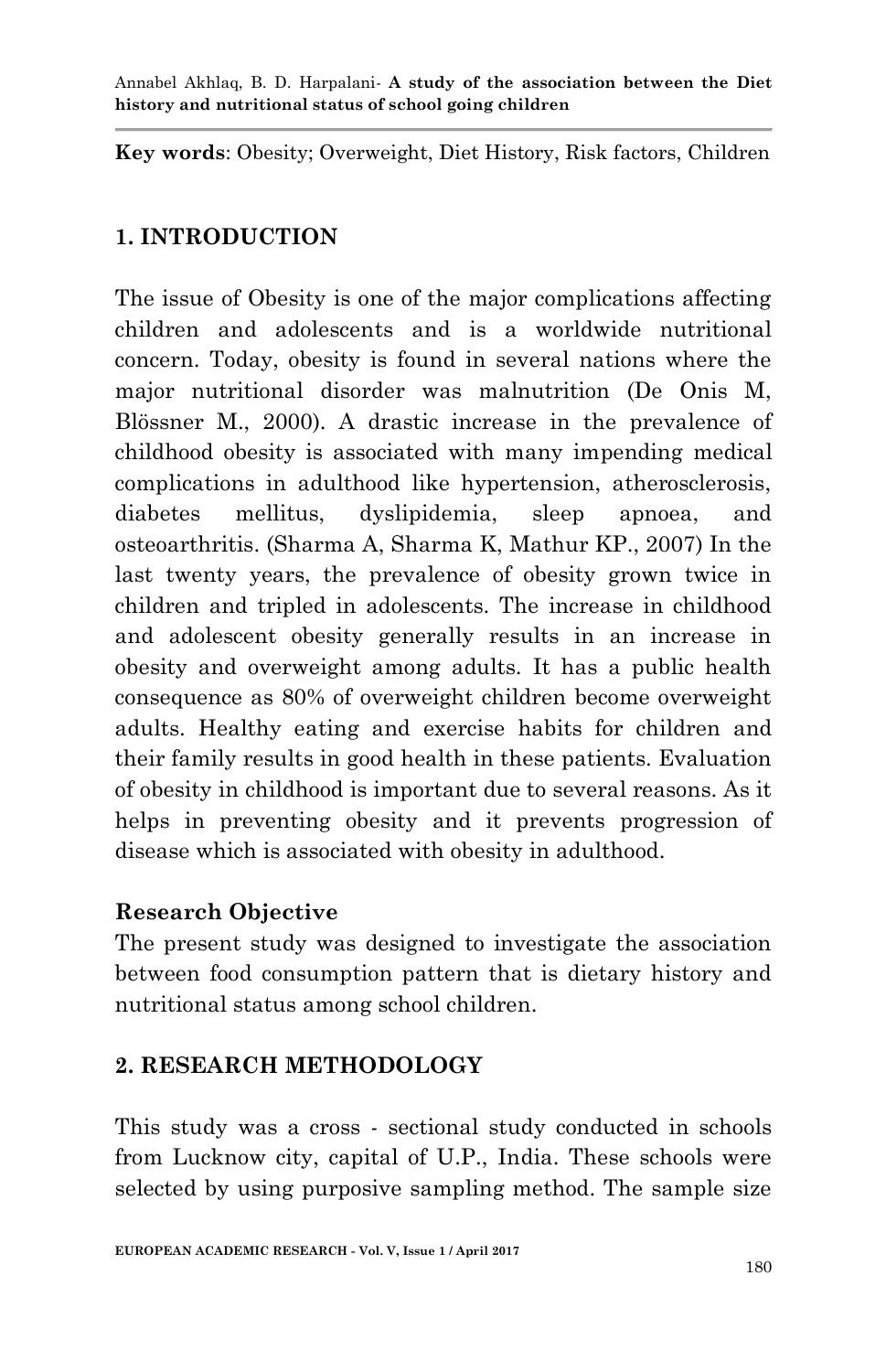was 510 school going children of both sexes between age group of 5-18 years from selected government and private schools.

## **Inclusion criteria:**

All students from selected schools in the specific age group, who are willing to participate in the study.

## **Exclusion criteria:**

1. Those children who were absent and whose parents were not willing to give consent.

- 2. Children on chronic steroid therapy.
- 3. Children had any chronic disease

## **Study variables**

1. Socio-demographic variables- age, sex, history of any medical illness in the child, food habits, hours of physical activity (exercise/play), time spent on television/computer and relevant personal details and medical history of Family members.

2. Anthropometric measurements –

• Weight - The body weight was measured to a nearest 0.1kg using a weighing scale (Libra weighing machine).

• Height - The height was measured to nearest 0.1 cm by using a non-stretchable measuring tape, which was fixed to the wall vertically using cellophane tape, and by making the child stand with heels, buttocks, shoulders and occiput in apposition with the wall, taking care that there is no bending of knees.

• Waist circumference - was measured with a non-stretchable tape, at the midpoint between the 12th rib and the iliac crest, to the nearest 0.1cm, in a standing position during end-tidal expiration.

**Data Collection Procedure**: Consent for data collection and examination were obtained from school authorities (principals) prior to study. Information regarding the study and the consent form was send to school authorities as well as to all parents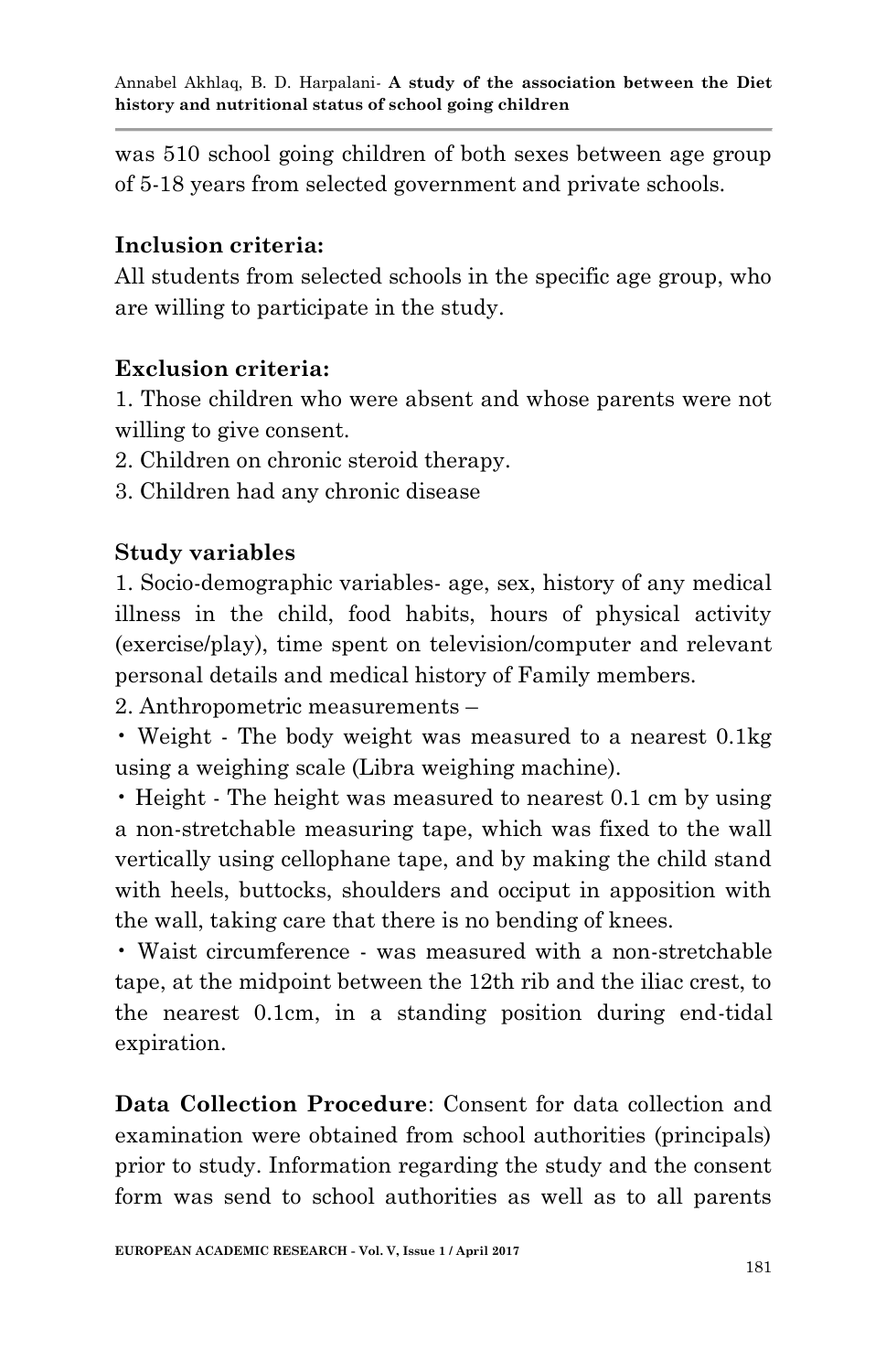through school, along with a questionnaire. A structured pretested questionnaire was given to each student with the help of teacher and was asked to get filled by respective students.

## **3. DATA ANALYSIS, INTERPRETATION AND FINDINGS**

## **3.1. Analysis: Crosstabulation: Nutritional Status of the respondents**

|                              |                |            | Total  |
|------------------------------|----------------|------------|--------|
|                              |                | Count      | 87     |
|                              | Underweight    | % of Total | 17.1%  |
|                              |                | Count      | 234    |
| Nutritional Status           | Healthy weight | % of Total | 45.9%  |
|                              | Overweight     | Count      | 94     |
|                              |                | % of Total | 18.4%  |
|                              |                | Count      | 95     |
|                              | Obesity        | % of Total | 18.6%  |
| Count<br>Total<br>% of Total |                |            | 510    |
|                              |                |            | 100.0% |

**Table-1 Crosstab: Nutritional Status \* Sex Cross tabulation**

## **Interpretation & Findings**

From the above crosstab, it can be said that out of total 510 respondents, 17.1% respondents are underweight, 45.9% respondents are healthy weight, **18.4% respondents are overweight & 18.6% respondents have obesity.** This is one of the major findings of the study which is in accordance with the previous studies regarding the prevalence of obesity among children aged between 5 to 18 years.

**3.2. Analysis: Chi Square Analysis:** Analysis of the Association between **Nutritional Status (**Underweight, Healthy weight, Overweight & Obesity**)** and **Diet History** (independent variables).

**3.2.1. Chi Square Analysis:** Analysis of the Association between **Nutritional Status (**Underweight, Healthy weight,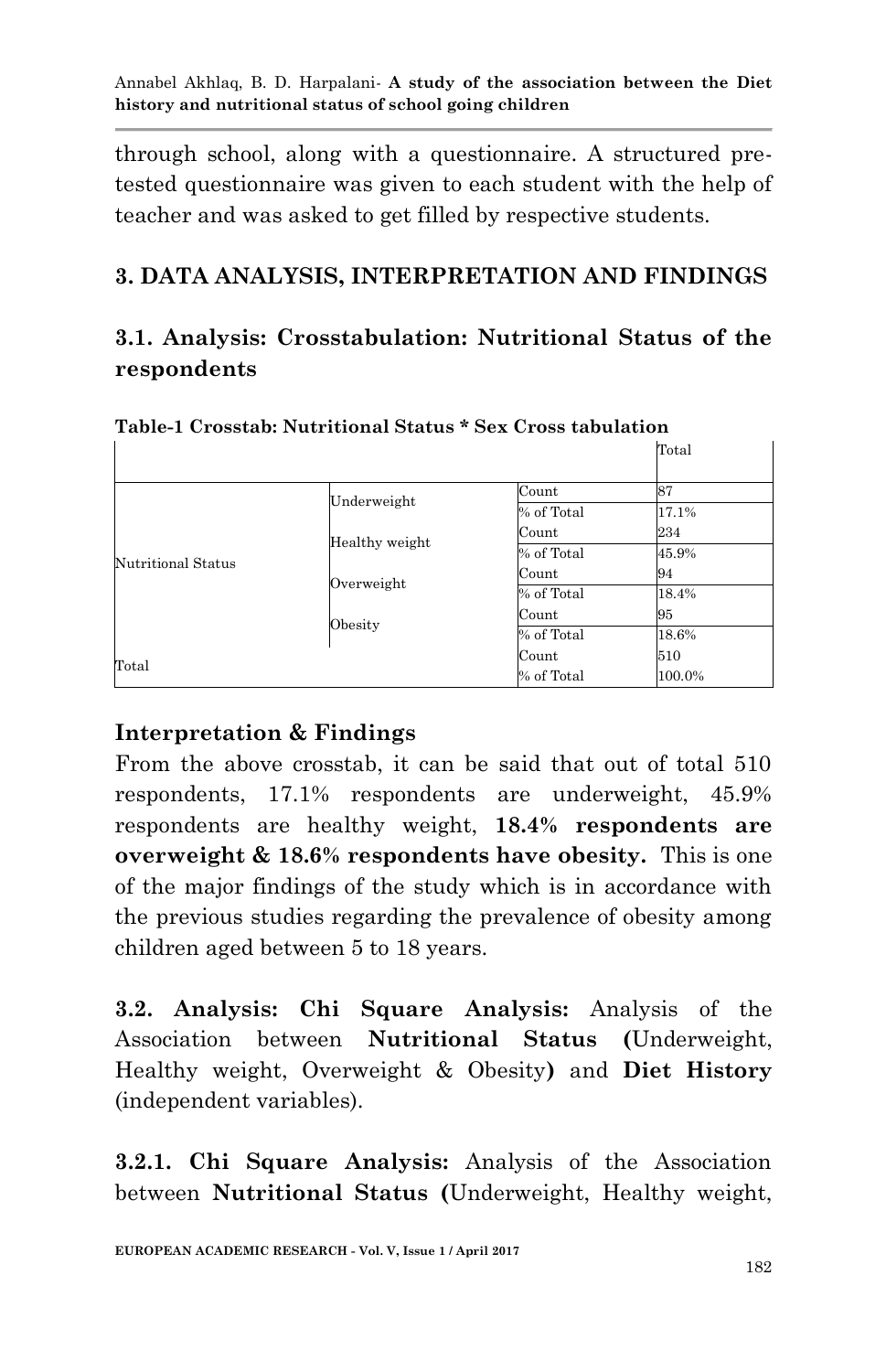Overweight & Obesity**)** and **How often do you usually have breakfast in morning (weekdays)** (independent variables).

**Table-2 Crosstab: How often do you usually have breakfast in morning (weekdays)**

| Crosstab    |                   |            |                                                                       |         |      |      |          |          |        |
|-------------|-------------------|------------|-----------------------------------------------------------------------|---------|------|------|----------|----------|--------|
|             |                   |            | How often do you usually have breakfast in morningTotal<br>(weekdays) |         |      |      |          |          |        |
|             |                   |            | never haveOne day Two day Three<br>breakfast<br>during                |         |      | day  | Four day | Five day |        |
|             |                   |            | weekdays                                                              |         |      |      |          |          |        |
|             | Underweight       | Count      | 11                                                                    |         |      |      |          | 68       | 87     |
|             |                   | % of Total | 2.2%                                                                  | $0.6\%$ | 0.8% | 0.0% | 0.2%     | 13.3%    | 17.1%  |
|             | Healthy<br>weight | Count      | 31                                                                    |         | 12   |      |          | 175      | 234    |
| Nutritional |                   | % of Total | 6.1%                                                                  | 1.4%    | 2.4% | 0.8% | 1.0%     | 34.3%    | 45.9%  |
| Status      | Overweight        | Count      | 13                                                                    |         |      |      |          | 72       | 94     |
|             |                   | % of Total | 2.5%                                                                  | 0.4%    | 1.0% | 0.4% | $0.0\%$  | 14.1%    | 18.4%  |
|             |                   | Count      | 10                                                                    |         |      |      |          | 80       | 95     |
|             | Obesity           | % of Total | 2.0%                                                                  | $0.2\%$ | 0.6% | 0.0% | 0.2%     | 15.7%    | 18.6%  |
|             |                   | Count      | 65                                                                    | 13      | 24   | б    |          | 395      | 510    |
| Total       |                   | % of Total | 12.7%                                                                 | 2.5%    | 4.7% | 1.2% | 1.4%     | 77.5%    | 100.0% |

### **Interpretation & Findings**

From the above crosstab, it can be said that out of total 510 respondents, **majority of 77.5%** respondents said that they have breakfast in morning (weekdays) **five days a week**, out of which 13.3% respondents are majority in underweight category, 34.3% respondents are majority in healthy weight category, 14.1% respondents are majority in overweight category & **15.7% respondents are majority in obesity category**.

Out of total 510 respondents, 1**2.7% respondents** said that they never have breakfast during weekdays, 2.5**% respondents** said that they have breakfast in the morning only once in a week, 4**.7% respondents** said that they have breakfast only for two days during weekdays, 1.2**% respondents** said that they have breakfast only for three days during weekdays and 1.4**% respondents** said that they have breakfast only for four days during weekdays.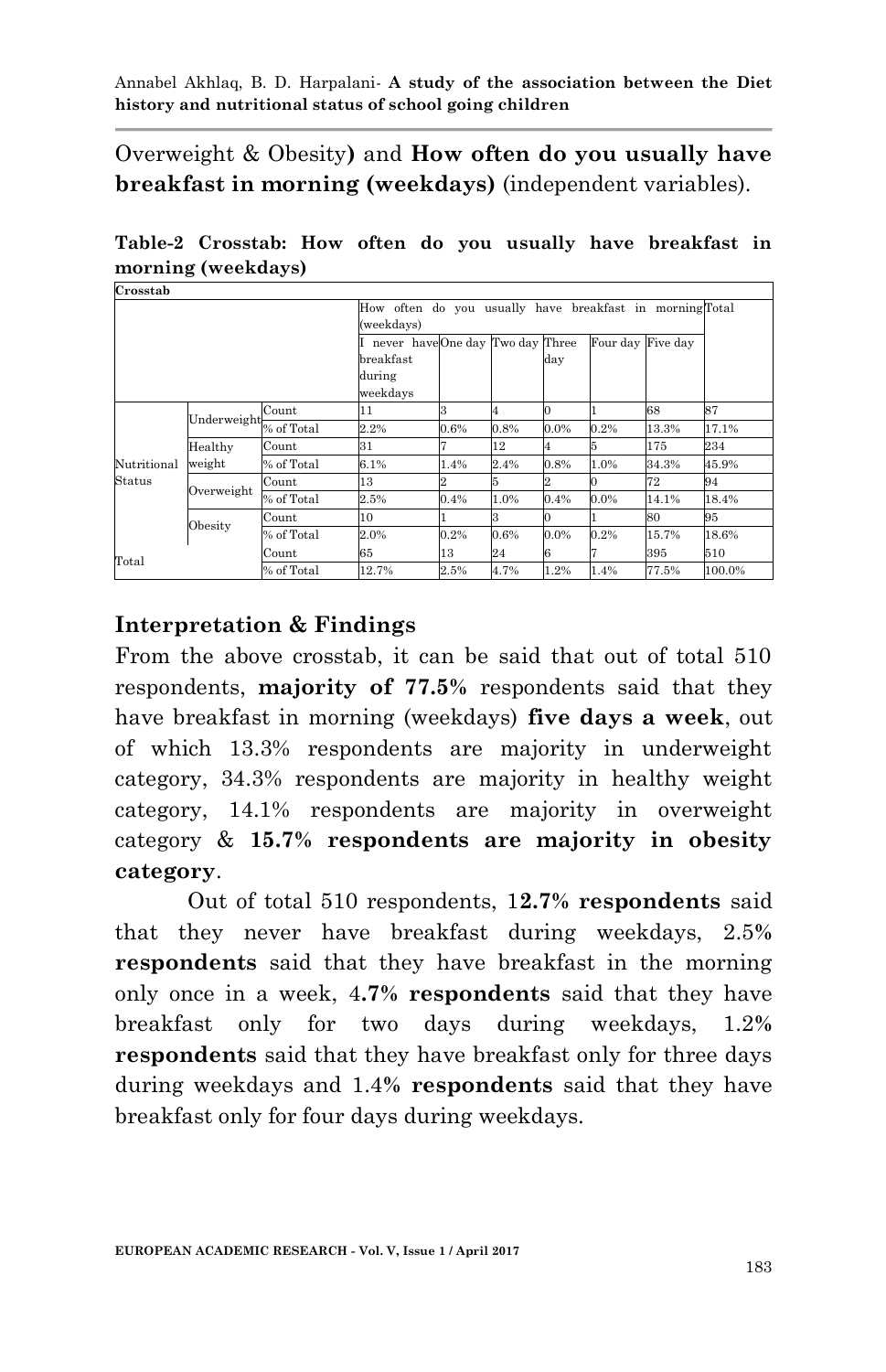H0: The two factors are independent.

H1: The two factors are not independent (associated).

Tool Used: Chi Square Test (Analyze  $\rightarrow$  Descriptive Statistics  $\rightarrow$  Crosstabs)

#### **Table-3 Chi-Square Tests Chi-Square Tests**

|                                                                                      | Value  | df | Asymp. Sig. (2-sided) |
|--------------------------------------------------------------------------------------|--------|----|-----------------------|
| Pearson Chi-Square                                                                   | 9.113a | 15 | .872                  |
| Likelihood Ratio                                                                     | 12.467 | 15 | .643                  |
| Linear-by-Linear Association                                                         | 1.057  |    | .304                  |
| N of Valid Cases                                                                     | 510    |    |                       |
| a. 14 cells $(58.3%)$ have expected count less than 5. The minimum expected count is |        |    |                       |
| 1.02.                                                                                |        |    |                       |

### **Table-3 Symmetric Measures**

| <b>Symmetric Measures</b>                                            |                         |       |              |  |  |  |
|----------------------------------------------------------------------|-------------------------|-------|--------------|--|--|--|
|                                                                      |                         | Value | Approx. Sig. |  |  |  |
| Nominal by Nominal                                                   | Contingency Coefficient | .132  | .872         |  |  |  |
| N of Valid Cases                                                     | 510                     |       |              |  |  |  |
| a. Not assuming the null hypothesis.                                 |                         |       |              |  |  |  |
| b. Using the asymptotic standard error assuming the null hypothesis. |                         |       |              |  |  |  |

## **Interpretation & Findings**

From the table we find out that asymptotic significance for Pearson Chi Square comes out to be 0.872 (more than 0.05) so we **accept null hypothesis** at 5% level of significance. Hence it can be concluded that **two variables are not associated**.



**3.2.2. Chi Square Analysis:** Analysis of the Association between **Nutritional Status (**Underweight, Healthy weight,

**EUROPEAN ACADEMIC RESEARCH - Vol. V, Issue 1 / April 2017**

1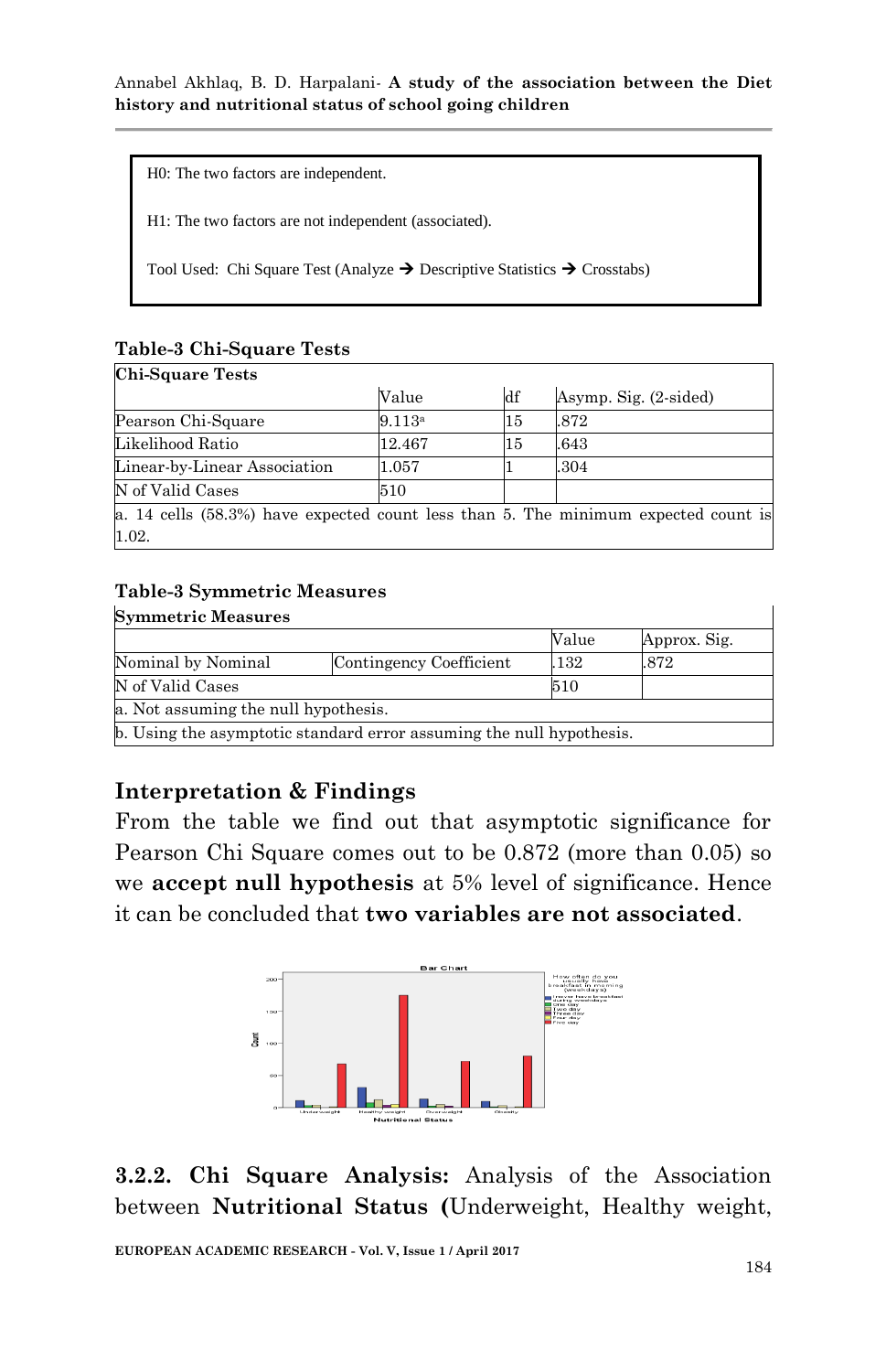Overweight & Obesity**)** and **How often do you usually have breakfast in morning (weekends)** (independent variables).

**Table-4 Crosstab: How often do you usually have breakfast in morning (weekends)**

| Crosstab           |             |            |                               |                                                                                                                                        |                                                   |        |
|--------------------|-------------|------------|-------------------------------|----------------------------------------------------------------------------------------------------------------------------------------|---------------------------------------------------|--------|
|                    |             |            | (weekends)                    | How often do you usually have breakfast in morningTotal                                                                                |                                                   |        |
|                    |             |            | haveI<br>never<br>the weekend | usually<br>haveI<br>breakfast during breakfast on only one breakfast on<br>day of the weekendweekend<br>(Saturday OR Sunday) (Saturday | usually<br>have<br>both<br>days<br>and<br>Sunday) |        |
|                    | Underweight | Count      |                               | 13                                                                                                                                     | 70                                                | 87     |
|                    |             | % of Total | 0.8%                          | 2.5%                                                                                                                                   | 13.7%                                             | 17.1%  |
|                    | Healthy     | Count      | 19                            | 30                                                                                                                                     | 185                                               | 234    |
| Nutritional weight |             | % of Total | 3.7%                          | 5.9%                                                                                                                                   | 36.3%                                             | 45.9%  |
| Status             |             | Count      | 6                             | 13                                                                                                                                     | 75                                                | 94     |
|                    | Overweight  | % of Total | 1.2%                          | 2.5%                                                                                                                                   | 14.7%                                             | 18.4%  |
|                    |             | Count      |                               | 18                                                                                                                                     | 75                                                | 95     |
|                    | Obesity     | % of Total | 0.4%                          | 3.5%                                                                                                                                   | 14.7%                                             | 18.6%  |
| Total              |             | Count      | 31                            | 74                                                                                                                                     | 405                                               | 510    |
|                    |             | % of Total | 6.1%                          | 14.5%                                                                                                                                  | 79.4%                                             | 100.0% |

## **Interpretation & Findings**

From the above crosstab, it can be said that out of total 510 respondents, **majority of 79.4%** respondents said that they usually have breakfast in morning (weekends) on both weekend days (Saturday or Sunday), out of which 13.7% respondents are majority in underweight category, 36.3% respondents are majority in healthy weight category, 14.7% respondents are majority in overweight category & **14.7% respondents are majority in obesity category.**

Out of total 510 respondents, **14.5% respondents** said that they usually have breakfast in morning (weekends) on only one day of the weekend (Saturday or Sunday) and 6.1% respondents said that they never have breakfast in morning (weekends) on weekend days (Saturday or Sunday).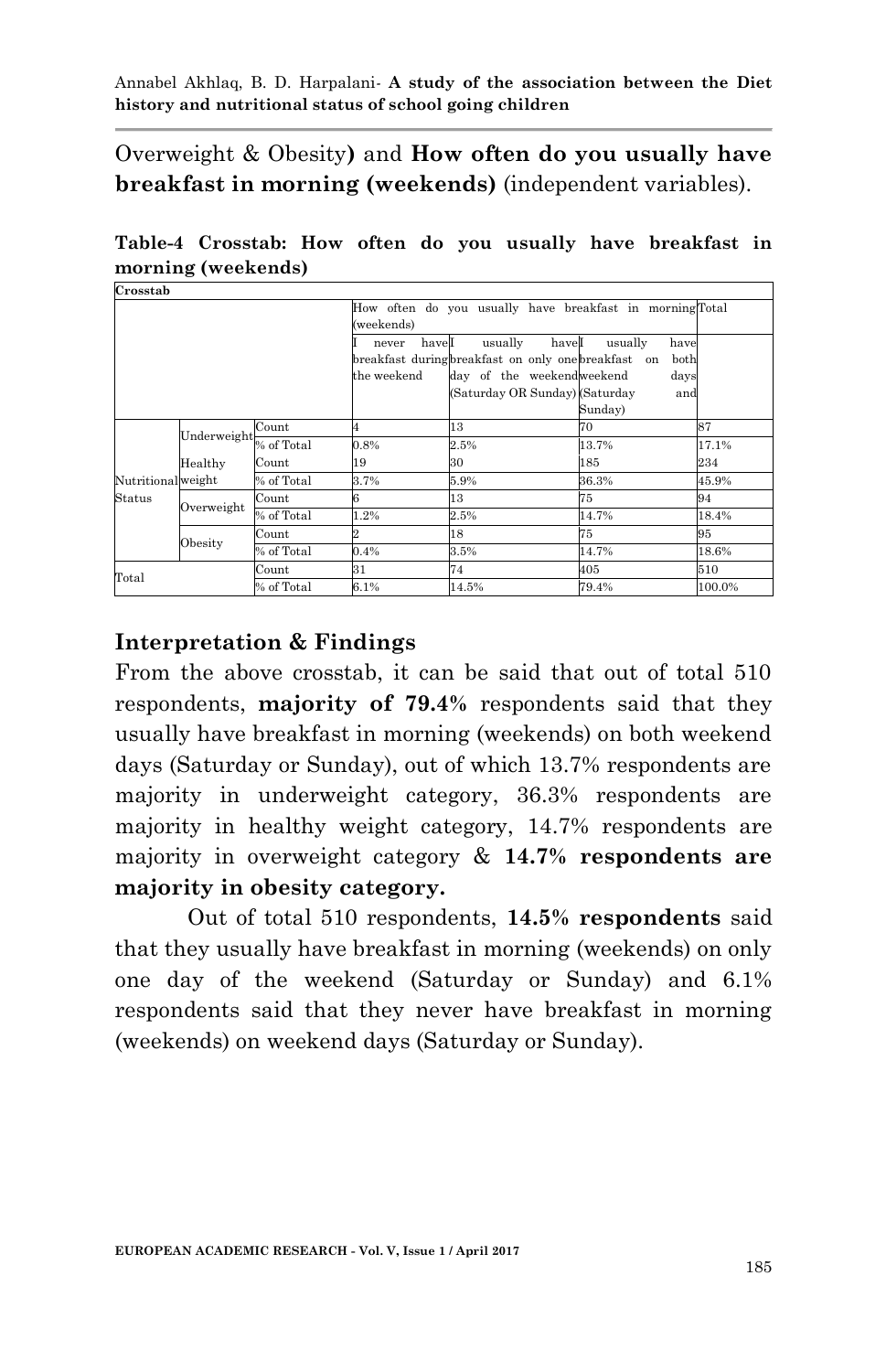H0: The two factors are independent.

H1: The two factors are not independent (associated).

Tool Used: Chi Square Test (Analyze  $\rightarrow$  Descriptive Statistics  $\rightarrow$  Crosstabs)

### **Table-5 Chi-Square Tests**

| <b>Chi-Square Tests</b>                                                                   |        |     |                       |  |  |  |
|-------------------------------------------------------------------------------------------|--------|-----|-----------------------|--|--|--|
|                                                                                           | Value  | ldf | Asymp. Sig. (2-sided) |  |  |  |
| Pearson Chi-Square                                                                        | 7.401a |     | .595                  |  |  |  |
| Likelihood Ratio                                                                          | 8.400  |     | .494                  |  |  |  |
| Linear-by-Linear Association                                                              | .069   |     | .792                  |  |  |  |
| N of Valid Cases                                                                          | 510    |     |                       |  |  |  |
| a. 4 cells $(25.0\%)$ have expected count less than 5. The minimum expected count is .17. |        |     |                       |  |  |  |

### **Table-6 Symmetric Measures**

| <b>Symmetric Measures</b>                                            |                         |       |              |  |  |  |
|----------------------------------------------------------------------|-------------------------|-------|--------------|--|--|--|
|                                                                      |                         | Value | Approx. Sig. |  |  |  |
| Nominal by Nominal                                                   | Contingency Coefficient | 120   | .595         |  |  |  |
| N of Valid Cases                                                     |                         | 510   |              |  |  |  |
| a. Not assuming the null hypothesis.                                 |                         |       |              |  |  |  |
| b. Using the asymptotic standard error assuming the null hypothesis. |                         |       |              |  |  |  |

## **Interpretation & Findings**

From the table we find out that asymptotic significance for Pearson Chi Square comes out to be 0.595 (more than 0.05) so we **accept null hypothesis** at 5% level of significance. Hence it can be concluded that **two variables are not associated**.



**3.2.3. Chi Square Analysis:** Analysis of the Association between **Nutritional Status (**Underweight, Healthy weight,

**EUROPEAN ACADEMIC RESEARCH - Vol. V, Issue 1 / April 2017**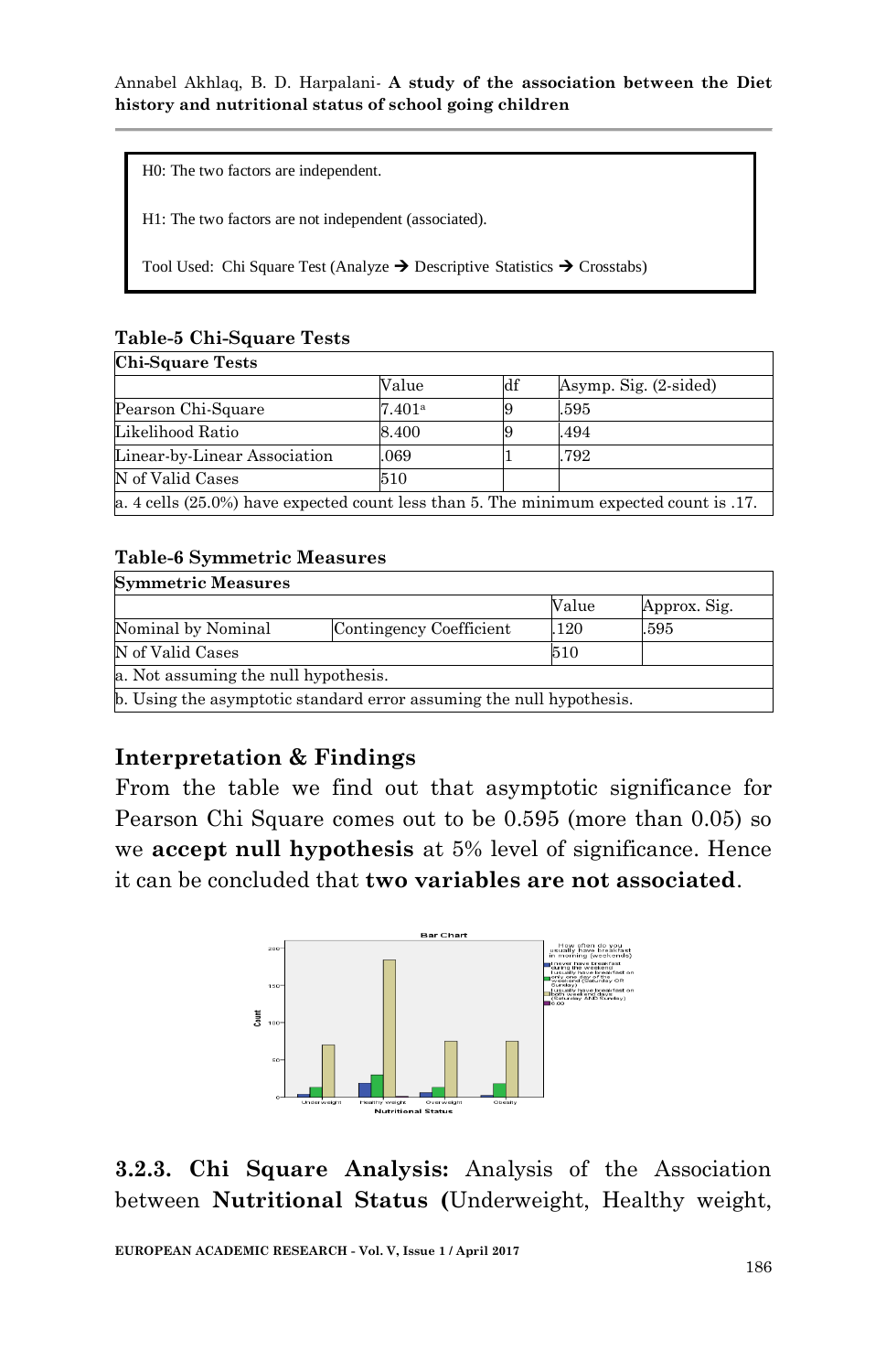Overweight & Obesity**)** and **How often do you usually have lunch in afternoon (weekdays)** (independent variables).

**Table-7 Crosstab: How often do you usually have lunch in afternoon (weekdays)**

| Crosstab            |             |            |                                                       |         |         |         |         |          |        |
|---------------------|-------------|------------|-------------------------------------------------------|---------|---------|---------|---------|----------|--------|
|                     |             |            | How often do you usually have lunch in afternoonTotal |         |         |         |         |          |        |
|                     |             |            | (weekdays)                                            |         |         |         |         |          |        |
|                     |             |            | neverOne                                              |         | Two     | Three   | Four    | Five day |        |
|                     |             |            | have lunchday                                         |         | day     | day     | day     |          |        |
|                     |             |            | during                                                |         |         |         |         |          |        |
|                     |             |            | weekdays                                              |         |         |         |         |          |        |
|                     | Underweight | Count      |                                                       | 4       |         | 2       |         | 80       | 87     |
|                     |             | % of Total | 0.0%                                                  | 0.8%    | 0.2%    | 0.4%    | $0.0\%$ | 15.7%    | 17.1%  |
|                     | Healthy     | Count      |                                                       | з       | 3       | 15      | 5       | $216\,$  | 234    |
| Nutritionalweight   |             | % of Total | 0.4%                                                  | 0.6%    | 0.6%    | 1.0%    | 1.0%    | 42.4%    | 45.9%  |
| Status              |             | Count      | 0                                                     |         |         |         |         | 89       | 94     |
|                     | Overweight  | % of Total | 0.0%                                                  | 0.2%    | $0.2\%$ | 0.2%    | 0.4%    | 17.5%    | 18.4%  |
|                     |             | Count      |                                                       | 0       |         |         |         | 93       | 95     |
|                     | Obesity     | % of Total | 0.0%                                                  | $0.0\%$ | 0.2%    | $0.0\%$ | 0.2%    | 18.2%    | 18.6%  |
| $_{\mathrm{Total}}$ |             | Count      | 2                                                     | 8       | 6       | 8       | 8       | 478      | 510    |
|                     |             | % of Total | 0.4%                                                  | 1.6%    | 1.2%    | 1.6%    | 1.6%    | 93.7%    | 100.0% |

## **Interpretation & Findings**

From the above crosstab, it can be said that out of total 510 respondents, **majority of 93.7%** respondents said that they have lunch in afternoon (weekdays) **five days a week**, out of which 15.7% respondents are majority in underweight category, 42.4% respondents are majority in healthy weight category, 17.5% respondents are majority in overweight category & **18.2% respondents are majority in obesity category**.

Out of total 510 respondents, **0.4% respondents** said that they **never have lunch** in afternoon, 1.6**%** respondents said that they have lunch in afternoon only once in a week, 1.2% respondents said that they have lunch in afternoon only for two days during weekdays, 1.6% respondents said that they have lunch in afternoon only for three days during weekdays and 1.6% respondents said that they have lunch in afternoon only for four days during weekdays.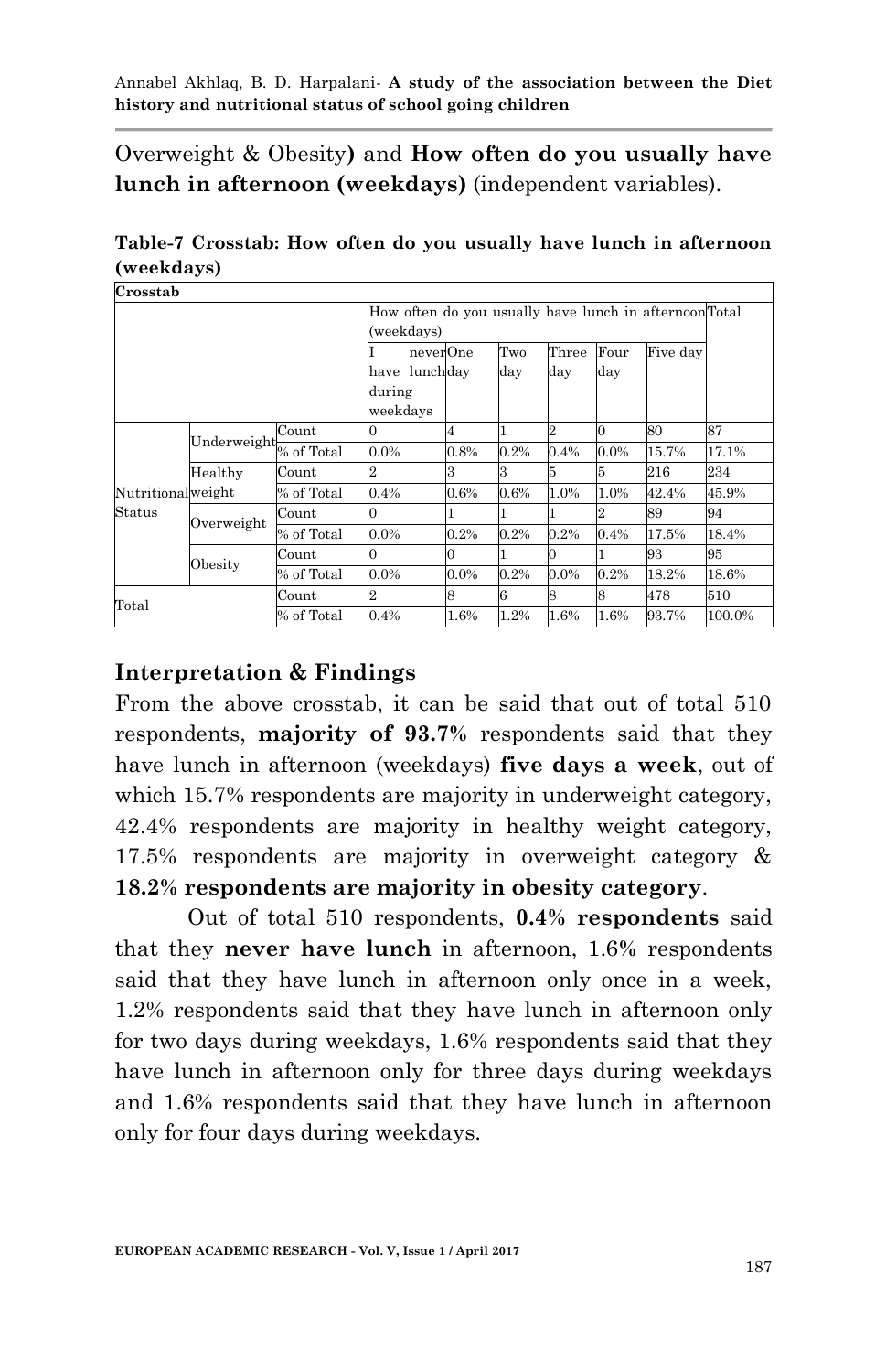H0: The two factors are independent.

H1: The two factors are not independent (associated).

Tool Used: Chi Square Test (Analyze  $\rightarrow$  Descriptive Statistics  $\rightarrow$  Crosstabs)

### **Table-8 Chi-Square Tests**

| Chi-Square Tests                                                                        |                  |    |                       |  |  |  |
|-----------------------------------------------------------------------------------------|------------------|----|-----------------------|--|--|--|
|                                                                                         | Value            | df | Asymp. Sig. (2-sided) |  |  |  |
| Pearson Chi-Square                                                                      | $14.138^{\rm a}$ | 15 | .515                  |  |  |  |
| Likelihood Ratio                                                                        | 17.395           | 15 | .296                  |  |  |  |
| Linear-by-Linear Association                                                            | 5.401            |    | .020                  |  |  |  |
| N of Valid Cases                                                                        | 510              |    |                       |  |  |  |
| a. 20 cells (83.3%) have expected count less than 5. The minimum expected count is .34. |                  |    |                       |  |  |  |

### **Table-9 Symmetric Measures**

| <b>Symmetric Measures</b>                                            |                         |       |            |  |  |  |
|----------------------------------------------------------------------|-------------------------|-------|------------|--|--|--|
|                                                                      |                         | Value | Approx. Si |  |  |  |
| Nominal by Nominal                                                   | Contingency Coefficient | .164  | .515       |  |  |  |
| N of Valid Cases                                                     |                         | 510   |            |  |  |  |
| a. Not assuming the null hypothesis.                                 |                         |       |            |  |  |  |
| b. Using the asymptotic standard error assuming the null hypothesis. |                         |       |            |  |  |  |

## **Interpretation & Findings**

From the table we find out that asymptotic significance for Pearson Chi Square comes out to be 0.515 (more than 0.05) so we **accept null hypothesis** at 5% level of significance. Hence it can be concluded that **two variables are not associated**.



**3.2.4 Chi Square Analysis:** Analysis of the Association between **Nutritional Status (**Underweight, Healthy weight, Overweight & Obesity**)** and **How often do you usually have lunch in afternoon (weekdays)** (independent variables).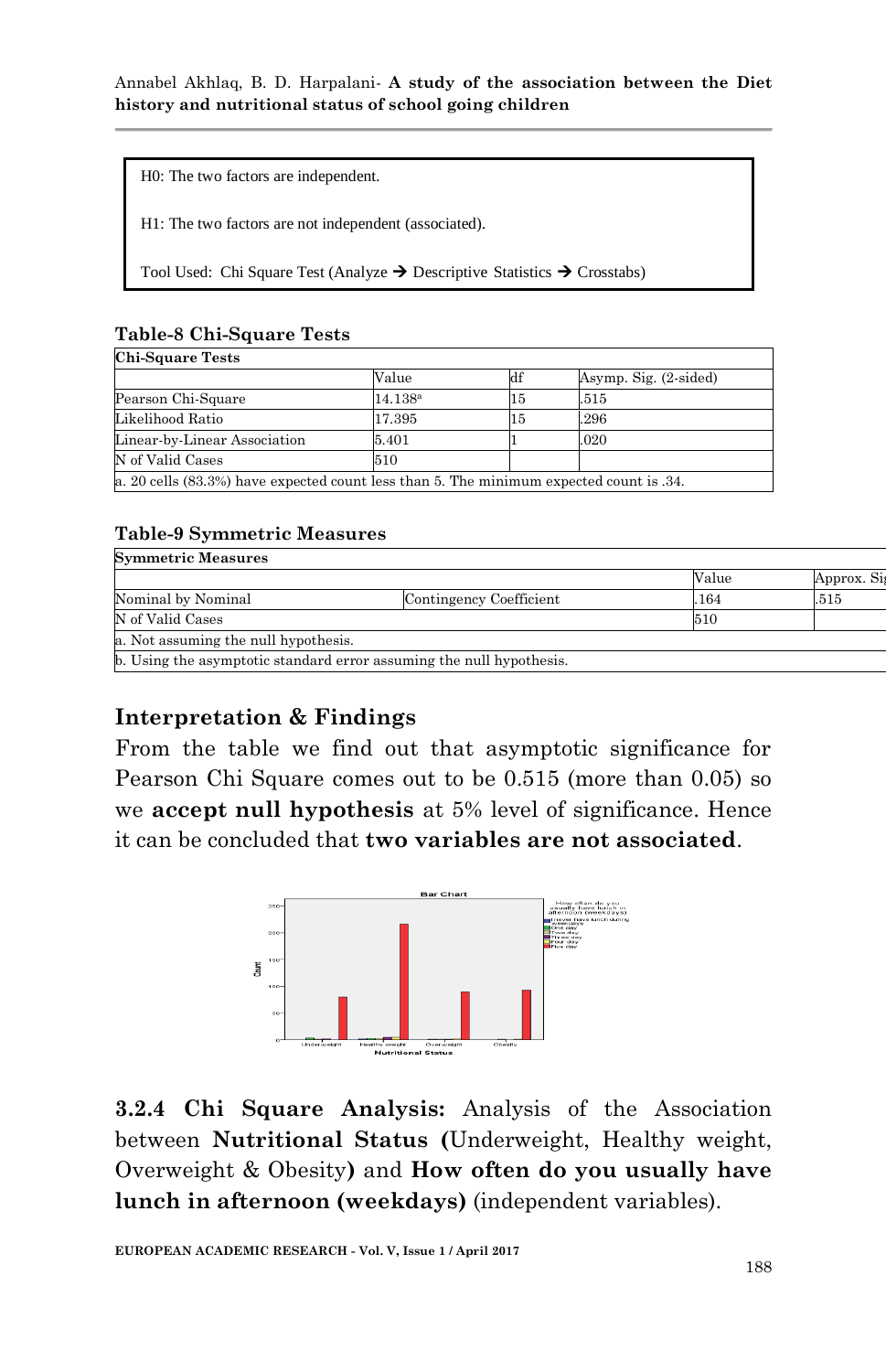| Crosstab          |             |            |            |                                                            |                  |        |  |  |
|-------------------|-------------|------------|------------|------------------------------------------------------------|------------------|--------|--|--|
|                   |             |            |            | How often do you usually have lunch in afternoonTotal      |                  |        |  |  |
|                   |             |            | (weekends) |                                                            |                  |        |  |  |
|                   |             |            |            | never <sup>I</sup> usually have lunch <sup>I</sup> usually | have             |        |  |  |
|                   |             |            | have       | lunchon only one day of the lunch on                       | both             |        |  |  |
|                   |             |            |            | during the weekend (Saturday weekend                       | days             |        |  |  |
|                   |             |            | weekend    | OR Sunday)                                                 | (Saturday<br>and |        |  |  |
|                   |             |            |            |                                                            | Sunday)          |        |  |  |
|                   |             | Count      | з          |                                                            | 82               | 87     |  |  |
|                   | Underweight | % of Total | 0.6%       | 0.4%                                                       | 16.1%            | 17.1%  |  |  |
|                   | Healthy     | Count      | 3          | 11                                                         | 220              | 234    |  |  |
| Nutritionalweight |             | % of Total | $0.6\%$    | 2.2%                                                       | 43.1%            | 45.9%  |  |  |
| Status            | Overweight  | Count      |            | 3                                                          | 91               | 94     |  |  |
|                   |             | % of Total | $0.0\%$    | 0.6%                                                       | 17.8%            | 18.4%  |  |  |
|                   |             | Count      |            |                                                            | 93               | 95     |  |  |
|                   | Obesity     | % of Total | $0.0\%$    | 0.4%                                                       | 18.2%            | 18.6%  |  |  |
|                   |             | Count      | 6          | 18                                                         | 486              | 510    |  |  |
| $_{\rm Total}$    |             | % of Total | 1.2%       | 3.5%                                                       | 95.3%            | 100.0% |  |  |

**Table-10 Crosstab: How often do you usually have lunch in afternoon (weekends)**

### **Interpretation & Findings**

From the above crosstab, it can be said that out of total 510 respondents, **majority of 95.3%** respondents said that they usually have lunch in afternoon (weekends) on both weekend days (Saturday or Sunday), out of which 16.1% respondents are majority in underweight category, 43.1% respondents are majority in healthy weight category, 17.8% respondents are majority in overweight category & **18.2% respondents are majority in obesity category.**

Out of total 510 respondents, **3.5% respondents** said that they usually have lunch in afternoon (weekends) on only one day of the weekend (Saturday or Sunday) and 1.2% respondents said that they never have lunch in afternoon (weekends) on weekend days (Saturday or Sunday).

H0: The two factors are independent.

H1: The two factors are not independent (associated).

Tool Used: Chi Square Test (Analyze  $\rightarrow$  Descriptive Statistics  $\rightarrow$  Crosstabs)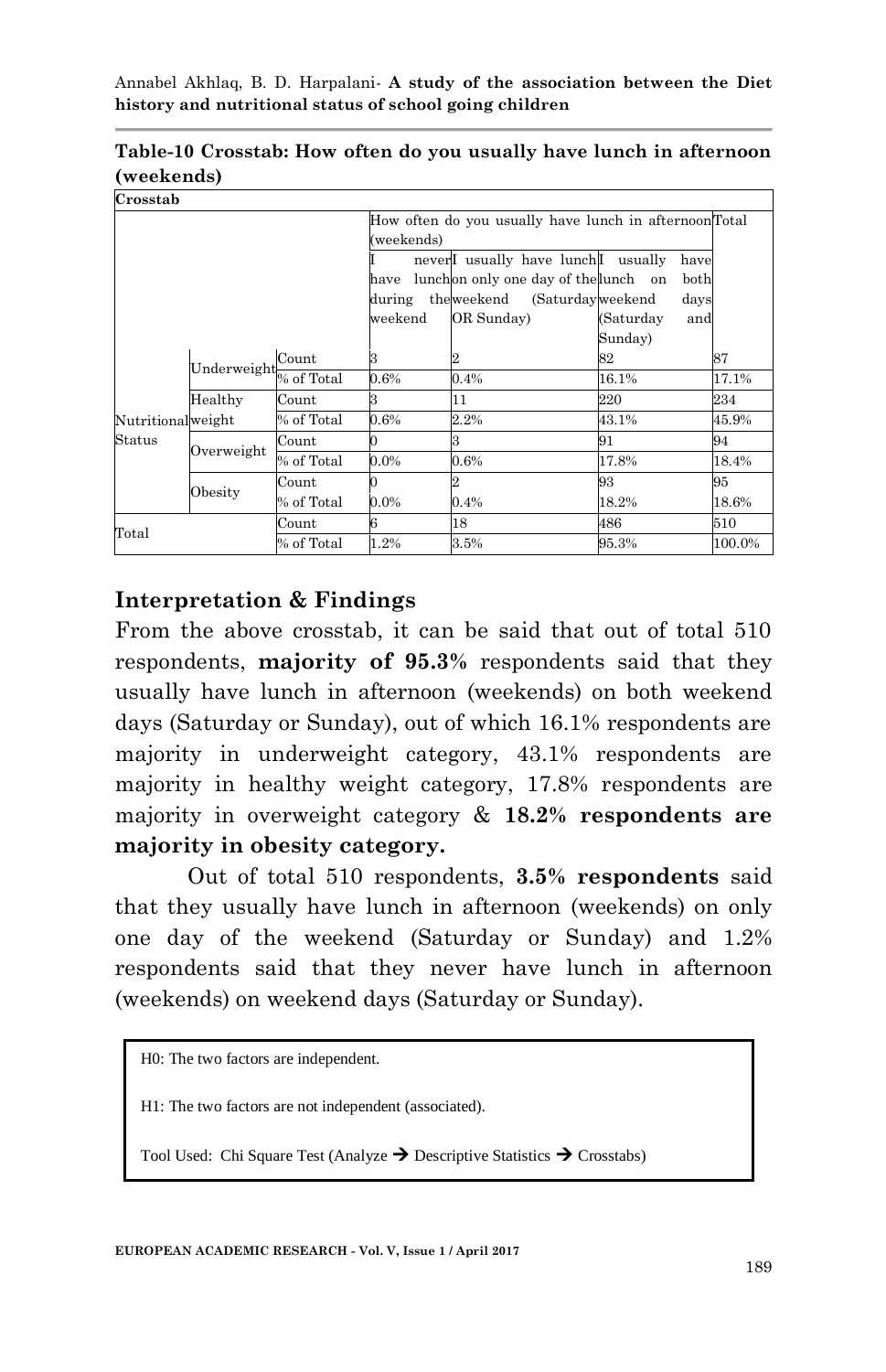| <b>Chi-Square Tests</b>                                                                   |        |    |                       |  |  |  |  |
|-------------------------------------------------------------------------------------------|--------|----|-----------------------|--|--|--|--|
|                                                                                           | Value  | df | Asymp. Sig. (2-sided) |  |  |  |  |
| Pearson Chi-Square                                                                        | 9.271a |    | .413                  |  |  |  |  |
| Likelihood Ratio                                                                          | 10.615 |    | .303                  |  |  |  |  |
| Linear-by-Linear Association                                                              | .056   |    | .813                  |  |  |  |  |
| N of Valid Cases                                                                          | 510    |    |                       |  |  |  |  |
| a. 11 cells $(68.8%)$ have expected count less than 5. The minimum expected count is .17. |        |    |                       |  |  |  |  |

# $T_{\rm{L}}$  11. 19.  $T_{\rm{L}}$  C<sub>1-3</sub>.  $T_{\rm{L}}$

### **Table-13 Symmetric Measures**

| <b>Symmetric Measures</b>                                            |                         |       |              |  |  |  |  |
|----------------------------------------------------------------------|-------------------------|-------|--------------|--|--|--|--|
|                                                                      |                         | Value | Approx. Sig. |  |  |  |  |
| Nominal by Nominal                                                   | Contingency Coefficient | .134  | .413         |  |  |  |  |
| N of Valid Cases                                                     | 510                     |       |              |  |  |  |  |
| a. Not assuming the null hypothesis.                                 |                         |       |              |  |  |  |  |
| b. Using the asymptotic standard error assuming the null hypothesis. |                         |       |              |  |  |  |  |

## **Interpretation & Findings**

From the table we find out that asymptotic significance for Pearson Chi Square comes out to be 0.413 (more than 0.05) so we **accept null hypothesis** at 5% level of significance. Hence it can be concluded that **two variables are not associated**.



**3.2.5 Chi Square Analysis:** Analysis of the Association between **Nutritional Status (**Underweight, Healthy weight, Overweight & Obesity**)** and **How often do you usually have snacks in evening (weekdays)** (independent variables).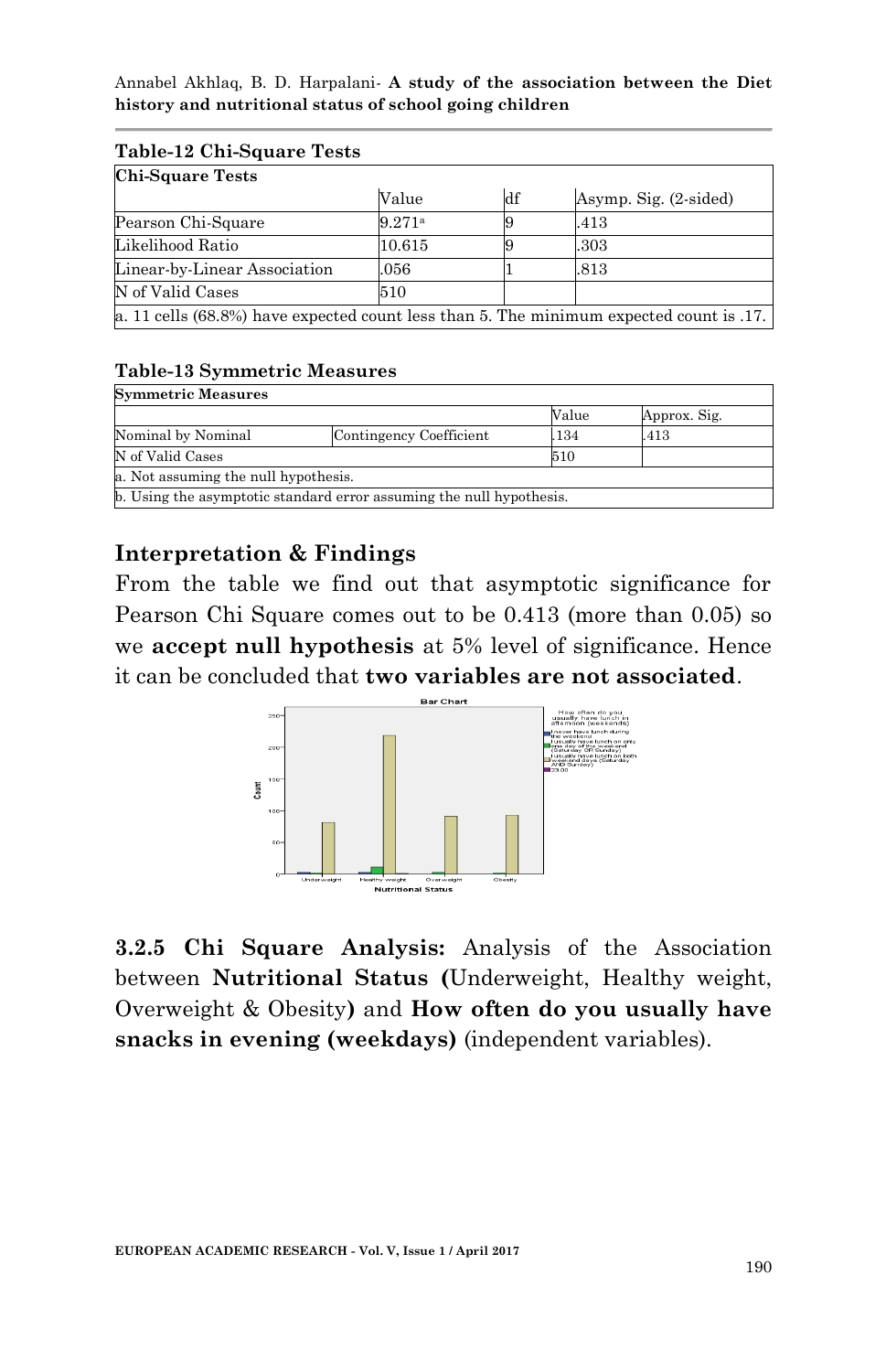| Crosstab          |             |            |                                     |                                                                     |            |              |             |             |        |  |
|-------------------|-------------|------------|-------------------------------------|---------------------------------------------------------------------|------------|--------------|-------------|-------------|--------|--|
|                   |             |            |                                     | How often do you usually have snacks in evening Total<br>(weekdays) |            |              |             |             |        |  |
|                   |             |            | neverOne<br>have<br>snack<br>during | aday                                                                | Two<br>day | Three<br>day | Four<br>day | Five<br>day |        |  |
|                   |             |            | weekdays                            | 3                                                                   |            | 6            | 2           | 51          | 87     |  |
|                   | Underweight | Count      | 21                                  |                                                                     | 4          |              |             |             |        |  |
|                   |             | % of Total | 4.1%                                | $0.6\%$                                                             | 0.8%       | 1.2%         | 0.4%        | 10.0%       | 17.1%  |  |
|                   | Healthy     | Count      | 38                                  | 15                                                                  | 24         | 21           | 10          | 126         | 234    |  |
| Nutritionalweight |             | % of Total | 7.5%                                | 2.9%                                                                | 4.7%       | 4.1%         | $2.0\%$     | 24.7%       | 45.9%  |  |
| Status            | Overweight  | Count      | 16                                  | 5                                                                   | 5          | 10           |             | 54          | 94     |  |
|                   |             | % of Total | 3.1%                                | 1.0%                                                                | 1.0%       | 2.0%         | 0.8%        | 10.6%       | 18.4%  |  |
|                   | Obesity     | Count      | 20                                  |                                                                     |            | 9            | з           | 54          | 95     |  |
|                   |             | % of Total | 3.9%                                | 0.4%                                                                | 1.4%       | 1.8%         | 0.6%        | 10.6%       | 18.6%  |  |
| $_{\rm Total}$    |             | Count      | 95                                  | 25                                                                  | 40         | 46           | 19          | 285         | 510    |  |
|                   |             | % of Total | 18.6%                               | 4.9%                                                                | 7.8%       | 9.0%         | 3.7%        | 55.9%       | 100.0% |  |

**Table-14 Crosstab: How often do you usually have snacks in evening (weekdays)**

### **Interpretation & Findings**

From the above crosstab, it can be said that out of total 510 respondents, **majority of 55.9%** respondents said that they have snacks in the evening (weekdays) **on five days a week**, out of which 10.0% respondents are majority in underweight category, 24.7% respondents are majority in healthy weight category, 10.6% respondents are majority in overweight category & **10.6% respondents are majority in obesity category**.

Out of total 510 respondents, **18.6% respondents** said that they **never have** snacks in the evening, 4.9**%** respondents said that they have snacks in the evening only once in a week, 7.8% respondents said that they have snacks in the evening only for two days during weekdays, 9.0% respondents said that they have snacks in the evening only for three days during weekdays and 3.7% respondents said that they have snacks in the evening only for four days during weekdays.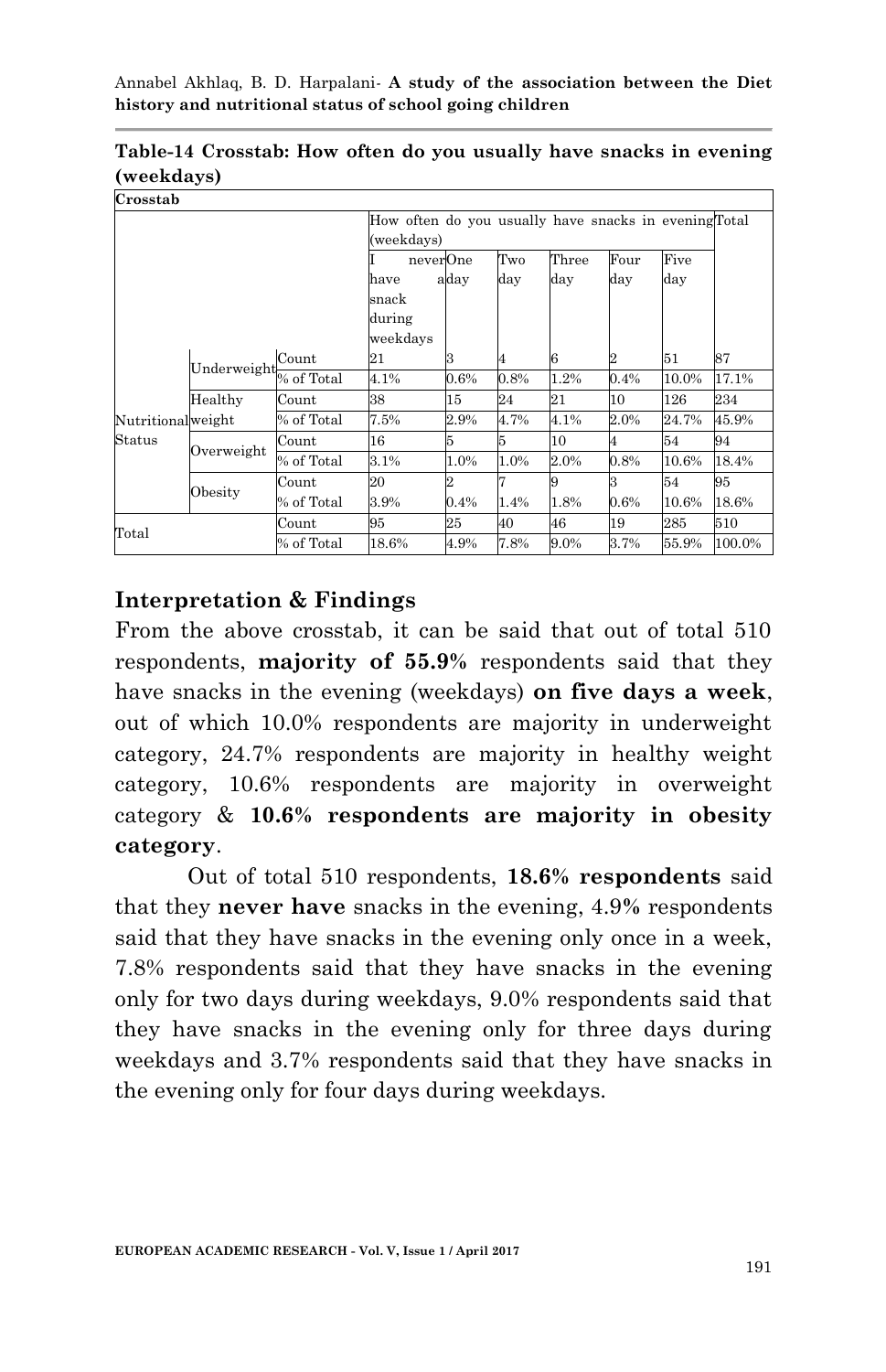H0: The two factors are independent.

H1: The two factors are not independent (associated).

Tool Used: Chi Square Test (Analyze  $\rightarrow$  Descriptive Statistics  $\rightarrow$  Crosstabs)

### **Table-15 Chi-Square Tests**

| <b>Chi-Square Tests</b>                                                                    |         |    |                       |  |  |  |
|--------------------------------------------------------------------------------------------|---------|----|-----------------------|--|--|--|
|                                                                                            | Value   | Df | Asymp. Sig. (2-sided) |  |  |  |
| Pearson Chi-Square                                                                         | 11.166a | 15 | .741                  |  |  |  |
| Likelihood Ratio                                                                           | 11.673  | 15 | .704                  |  |  |  |
| Linear-by-Linear Association                                                               | 120     |    | .729                  |  |  |  |
| N of Valid Cases                                                                           | 510     |    |                       |  |  |  |
| a. 6 cells $(25.0\%)$ have expected count less than 5. The minimum expected count is 3.24. |         |    |                       |  |  |  |

#### **Table-16 Symmetric Measures Symmetric Measures**

|                                                                      |                         | Value | Approx. Sig. |
|----------------------------------------------------------------------|-------------------------|-------|--------------|
| Nominal by Nominal                                                   | Contingency Coefficient | .146  | .741         |
| N of Valid Cases                                                     | 510                     |       |              |
| a. Not assuming the null hypothesis.                                 |                         |       |              |
| b. Using the asymptotic standard error assuming the null hypothesis. |                         |       |              |
|                                                                      |                         |       |              |

## **Interpretation & Findings**

From the table we find out that asymptotic significance for Pearson Chi Square comes out to be 0.741 (more than 0.05) so we **accept null hypothesis** at 5% level of significance. Hence it can be concluded that **two variables are not associated**.



**3.2.6. Chi Square Analysis:** Analysis of the Association between **Nutritional Status (**Underweight, Healthy weight,

**EUROPEAN ACADEMIC RESEARCH - Vol. V, Issue 1 / April 2017**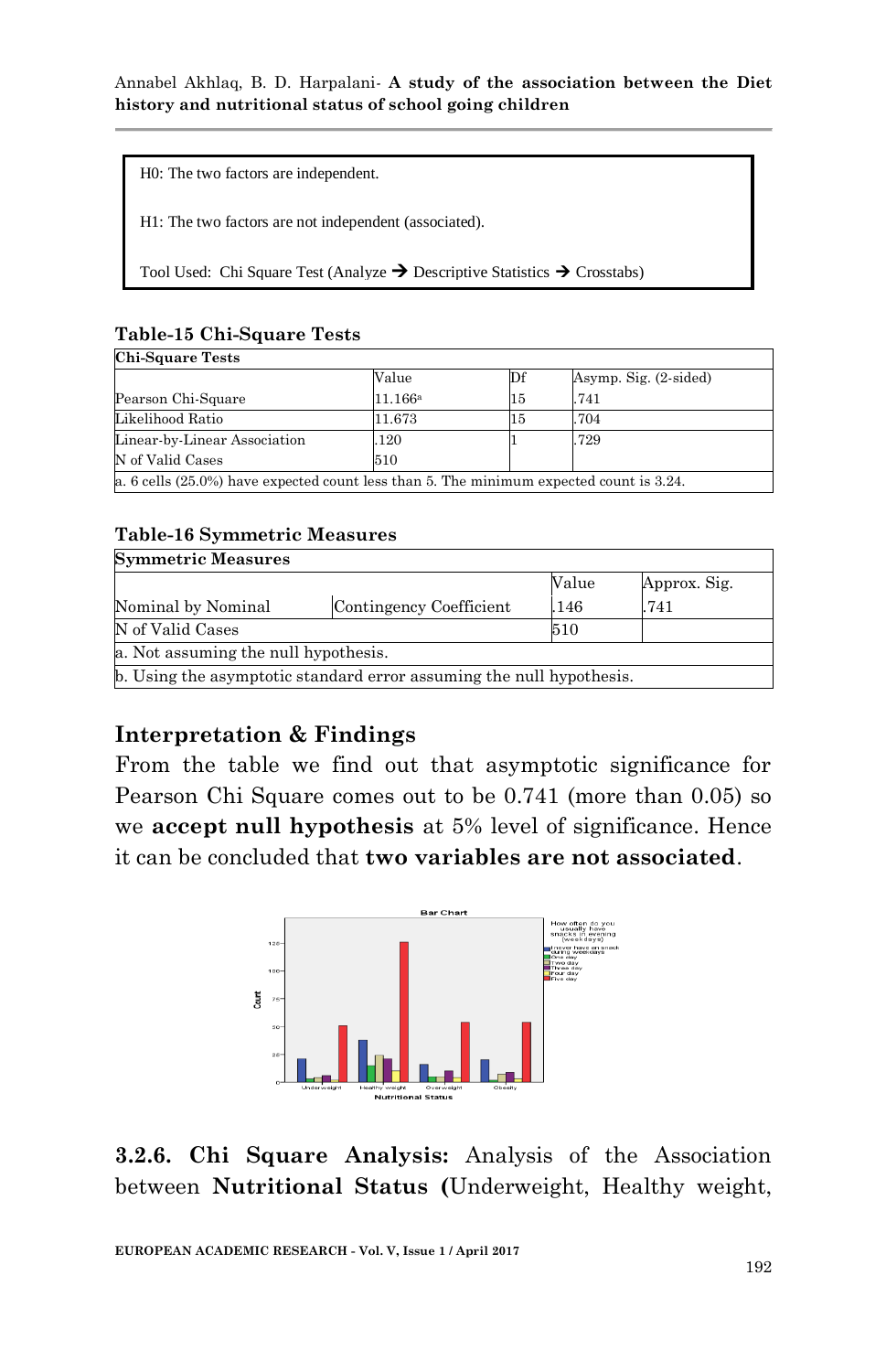Overweight & Obesity**)** and **How often do you usually have snacks in evening (weekends)** (independent variables).

**Table-17 Crosstab: How often do you usually have snacks in evening (weekends)**

| Crosstab          |             |            |                                               |                                                           |             |        |  |  |  |
|-------------------|-------------|------------|-----------------------------------------------|-----------------------------------------------------------|-------------|--------|--|--|--|
|                   |             |            | How often do you usually have snacks in Total |                                                           |             |        |  |  |  |
|                   |             |            | evening (weekends)                            |                                                           |             |        |  |  |  |
|                   |             |            |                                               | never <sup>I</sup> usually have <sup>I</sup> usually have |             |        |  |  |  |
|                   |             |            | have                                          | anan snacks onan snacks on                                |             |        |  |  |  |
|                   |             |            | snacks                                        | only one day of both weekend                              |             |        |  |  |  |
|                   |             |            | during the the                                | weekenddays                                               |             |        |  |  |  |
|                   |             |            | weekend                                       | (Saturday OR(Saturday)                                    |             |        |  |  |  |
|                   |             |            |                                               | Sunday)                                                   | AND Sunday) |        |  |  |  |
|                   |             | Count      | 18                                            | 14                                                        | 55          | 87     |  |  |  |
|                   | Underweight | % of Total | 3.5%                                          | 2.7%                                                      | 10.8%       | 17.1%  |  |  |  |
|                   | Healthy     | Count      | 40                                            | 55                                                        | 139         | 234    |  |  |  |
| Nutritionalweight |             | % of Total | 7.8%                                          | 10.8%                                                     | 27.3%       | 45.9%  |  |  |  |
| Status            |             | Count      | 13                                            | 22                                                        | 59          | 94     |  |  |  |
|                   | Overweight  | % of Total | 2.5%                                          | 4.3%                                                      | 11.6%       | 18.4%  |  |  |  |
|                   |             | Count      | 16                                            | 22                                                        | 57          | 95     |  |  |  |
|                   | Obesity     | % of Total | 3.1%                                          | 4.3%                                                      | 11.2%       | 18.6%  |  |  |  |
| Total             |             | Count      | 87                                            | 113                                                       | 310         | 510    |  |  |  |
|                   |             | % of Total | 17.1%                                         | 22.2%                                                     | 60.8%       | 100.0% |  |  |  |

## **Interpretation & Findings**

From the above crosstab, it can be said that out of total 510 respondents, **majority of 60.8%** respondents said that they usually have snacks in the evening (weekends) on both weekend days (Saturday and Sunday), out of which 10.8% respondents are majority in underweight category, 27.3% respondents are majority in healthy weight category, 11.6% respondents are majority in overweight category & **11.2% respondents are majority in obesity category.**

Out of total 510 respondents, **22.2% respondents** said that they usually have snacks in the evening (weekends) on only one day of the weekend (Saturday or Sunday) and 17.1% respondents said that they never have snacks in the evening (weekends) on weekend days (Saturday or Sunday).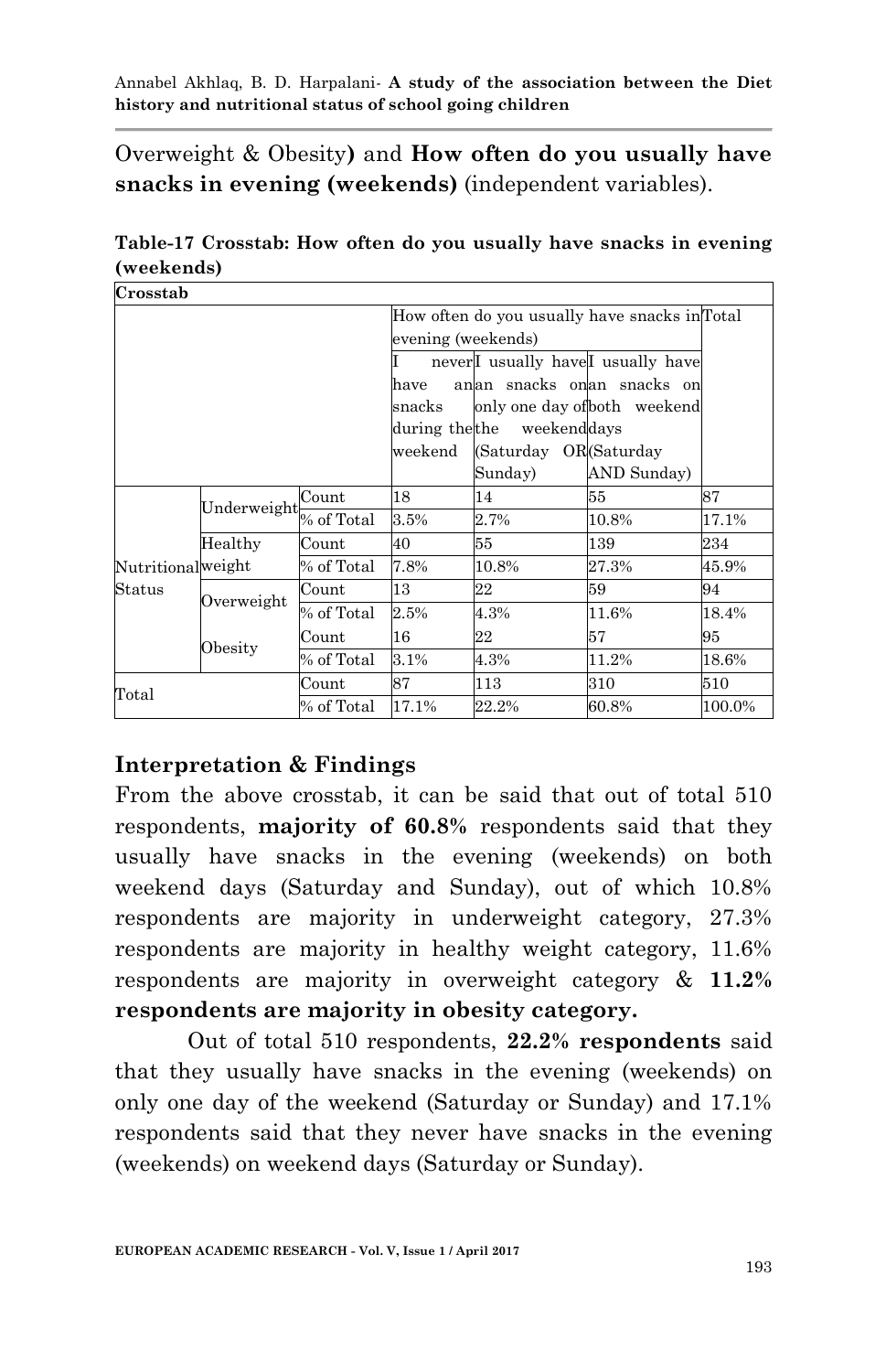H0: The two factors are independent.

H1: The two factors are not independent (associated).

Tool Used: Chi Square Test (Analyze  $\rightarrow$  Descriptive Statistics  $\rightarrow$  Crosstabs)

### **Table-18 Chi-Square Tests**

#### **Chi-Square Tests**

|                                                                                           | Value  | df | Asymp. Sig. (2-sided) |
|-------------------------------------------------------------------------------------------|--------|----|-----------------------|
| Pearson Chi-Square                                                                        | 3.223a |    | .780                  |
| Likelihood Ratio                                                                          | 3.367  |    | .762                  |
| Linear-by-Linear Association                                                              | .083   |    | .774                  |
| N of Valid Cases                                                                          | 510    |    |                       |
| a. 0 cells $(.0\%)$ have expected count less than 5. The minimum expected count is 14.84. |        |    |                       |

### **Table-19 Symmetric Measures**

| <b>Symmetric Measures</b>                                            |                         |       |              |  |  |  |  |
|----------------------------------------------------------------------|-------------------------|-------|--------------|--|--|--|--|
|                                                                      |                         | Value | Approx. Sig. |  |  |  |  |
| Nominal by Nominal                                                   | Contingency Coefficient | .079  | .780         |  |  |  |  |
| N of Valid Cases                                                     |                         | 510   |              |  |  |  |  |
| a. Not assuming the null hypothesis.                                 |                         |       |              |  |  |  |  |
| b. Using the asymptotic standard error assuming the null hypothesis. |                         |       |              |  |  |  |  |

## **Interpretation & Findings**

From the table we find out that asymptotic significance for Pearson Chi Square comes out to be 0.780 (more than 0.05) so we **accept null hypothesis** at 5% level of significance. Hence it can be concluded that **two variables are not associated**.



**3.2.7 Chi Square Analysis:** Analysis of the Association between **Nutritional Status (**Underweight, Healthy weight,

**EUROPEAN ACADEMIC RESEARCH - Vol. V, Issue 1 / April 2017**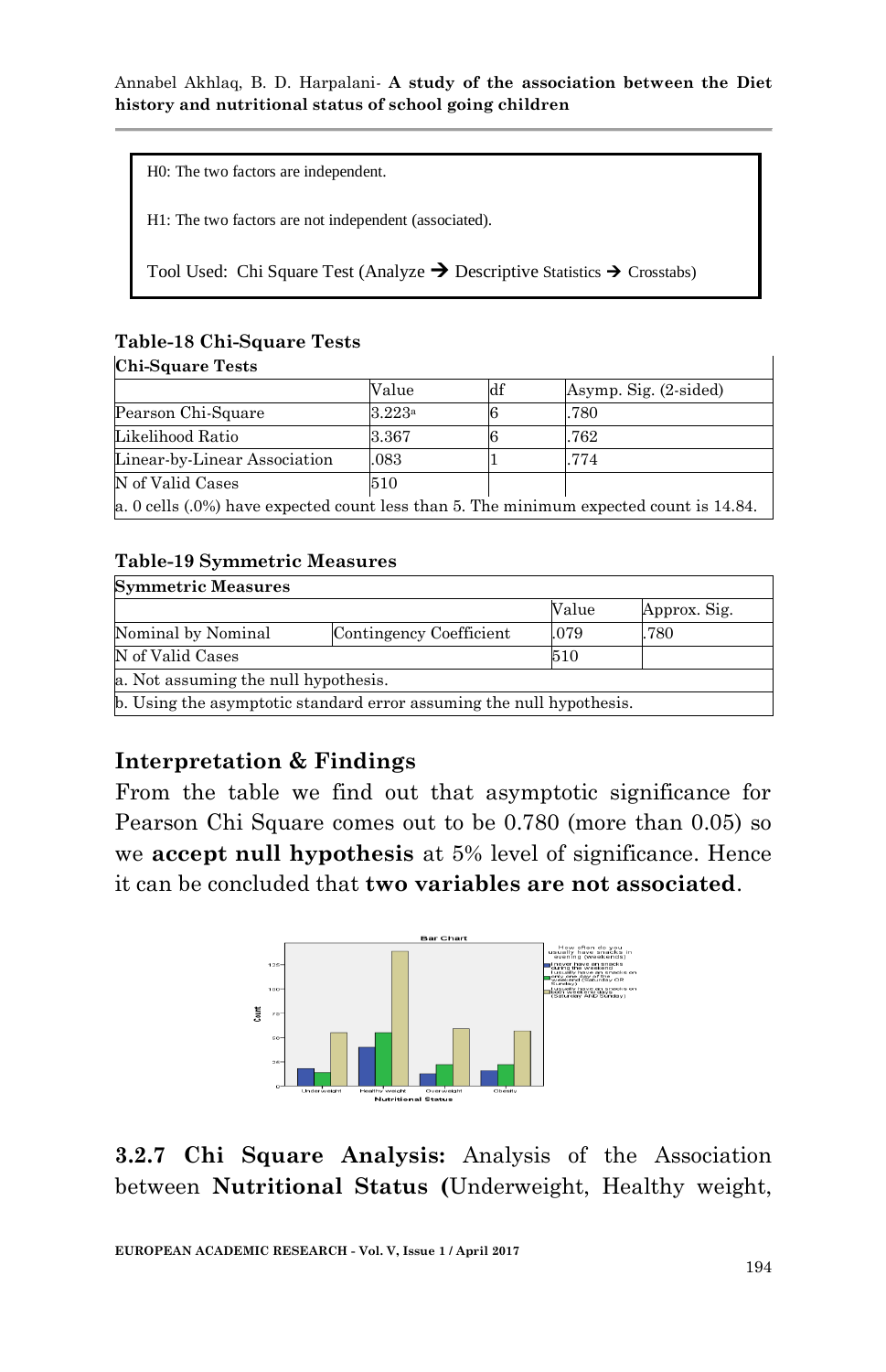Overweight & Obesity**)** and **How often do you usually have dinner at night (weekdays)** (independent variables).

**Table-20 Crosstab: How often do you usually have dinner at night (weekdays)**

| Crosstab            |             |            |                                                    |         |         |         |                |          |        |
|---------------------|-------------|------------|----------------------------------------------------|---------|---------|---------|----------------|----------|--------|
|                     |             |            | How often do you usually have dinner at nightTotal |         |         |         |                |          |        |
|                     |             |            | (weekdays)                                         |         |         |         |                |          |        |
|                     |             |            | I never haveOne                                    |         | Two     | Three   | Four           | Five day |        |
|                     |             |            | dinner                                             | day     | day     | day     | day            |          |        |
|                     |             |            | during                                             |         |         |         |                |          |        |
|                     |             |            | weekdays                                           |         |         |         |                |          |        |
|                     | Underweight | Count      |                                                    |         |         |         | $\Omega$       | 84       | 87     |
|                     |             | % of Total | $0.0\%$                                            | 0.2%    | 0.2%    | 0.2%    | $0.0\%$        | 16.5%    | 17.1%  |
|                     | Healthy     | Count      |                                                    |         |         |         | $\overline{2}$ | 225      | 234    |
| Nutritionalweight   |             | % of Total | 0.4%                                               | 1.0%    | $0.0\%$ | $0.0\%$ | 0.4%           | 44.1%    | 45.9%  |
| Status              | Overweight  | Count      | 0                                                  |         |         |         |                | 92       | 94     |
|                     |             | % of Total | $0.0\%$                                            | 0.2%    | $0.0\%$ | $0.0\%$ | 0.2%           | 18.0%    | 18.4%  |
|                     |             | Count      |                                                    |         |         |         | 0              | 95       | 95     |
|                     | $O$ besity  | % of Total | 0.0%                                               | $0.0\%$ | $0.0\%$ | $0.0\%$ | $0.0\%$        | 18.6%    | 18.6%  |
| $_{\mathrm{Total}}$ |             | Count      | 2                                                  |         |         |         | 3              | 496      | 510    |
|                     |             | % of Total | 0.4%                                               | 1.4%    | 0.2%    | 0.2%    | $0.6\%$        | 97.3%    | 100.0% |

## **Interpretation & Findings**

From the above crosstab, it can be said that out of total 510 respondents, **majority of 97.3%** respondents said that they have dinner at night (weekdays) **on five days a week**, out of which 16.5% respondents are majority in underweight category, 44.1% respondents are majority in healthy weight category, 18.0% respondents are majority in overweight category & **18.6% respondents are hundred percent in obesity category**.

Out of total 510 respondents, **0.4% respondents** said that they **never have** dinner at night, 1.4**%** respondents said that they have dinner at night only once in a week, 0.2% respondents said that they have dinner at night only for two days during weekdays, 0.2% respondents said that they have dinner at night only for three days during weekdays and 0.6% respondents said that they have dinner at night only for four days during weekdays.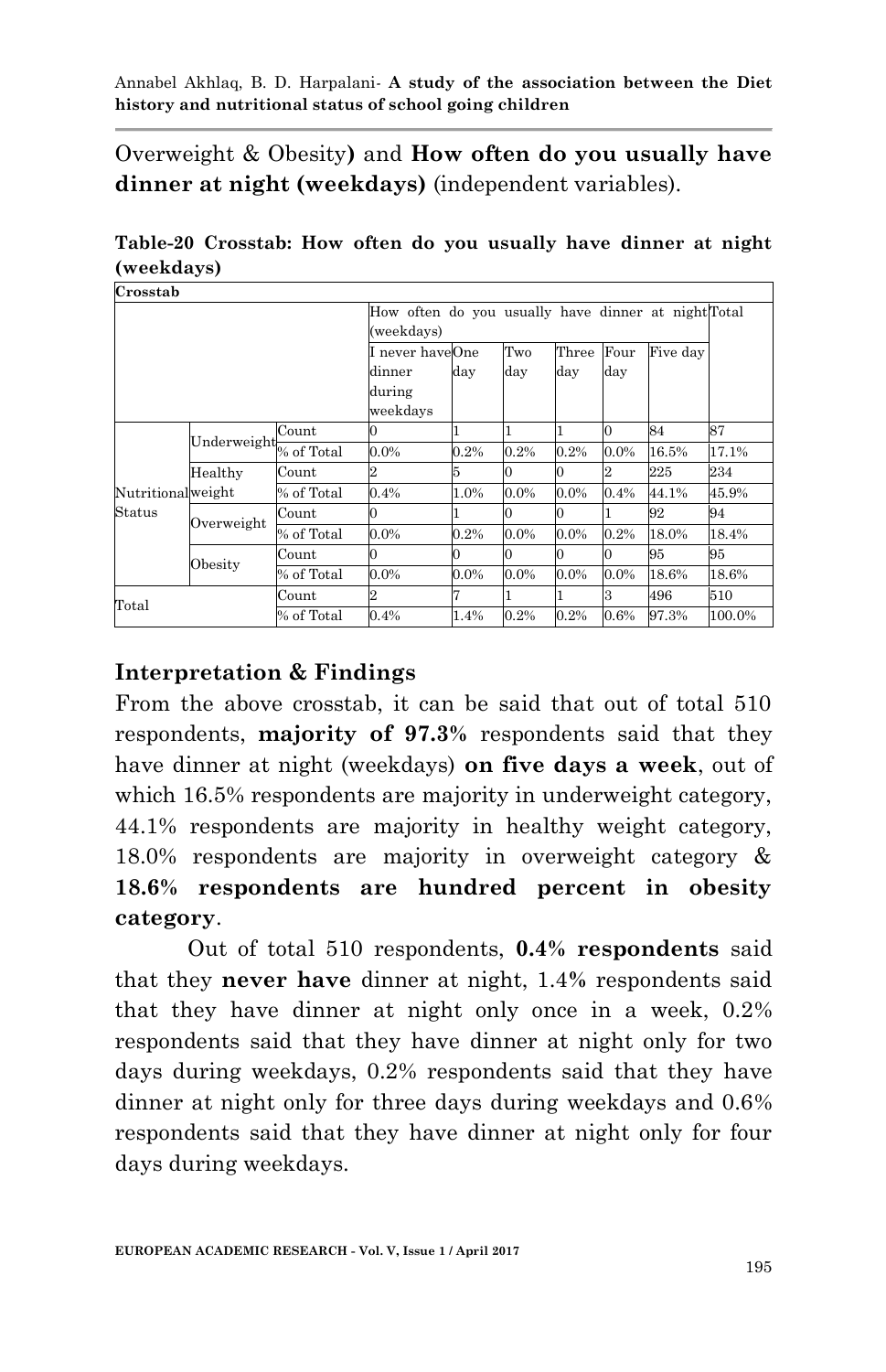| HO: The two factors are independent.                                                              |
|---------------------------------------------------------------------------------------------------|
| H1: The two factors are not independent (associated).                                             |
| Tool Used: Chi Square Test (Analyze $\rightarrow$ Descriptive Statistics $\rightarrow$ Crosstabs) |

### **Table-21 Chi-Square Tests**

| <b>Chi-Square Tests</b>                                                                 |                  |    |                       |  |  |  |
|-----------------------------------------------------------------------------------------|------------------|----|-----------------------|--|--|--|
|                                                                                         | Value            | Df | Asymp. Sig. (2-sided) |  |  |  |
| Pearson Chi-Square                                                                      | $16.305^{\rm a}$ | 15 | .362                  |  |  |  |
| Likelihood Ratio                                                                        | 16.542           | 15 | .347                  |  |  |  |
| Linear-by-Linear Association                                                            | 2.861            |    | .091                  |  |  |  |
| N of Valid Cases                                                                        | 510              |    |                       |  |  |  |
| a. 20 cells (83.3%) have expected count less than 5. The minimum expected count is .17. |                  |    |                       |  |  |  |

### **Table-22 Symmetric Measures**

| <b>Symmetric Measures</b>                                            |                         |       |              |  |  |  |  |
|----------------------------------------------------------------------|-------------------------|-------|--------------|--|--|--|--|
|                                                                      |                         | Value | Approx. Sig. |  |  |  |  |
| Nominal by Nominal                                                   | Contingency Coefficient | .176  | .362         |  |  |  |  |
| N of Valid Cases                                                     | 510                     |       |              |  |  |  |  |
| a. Not assuming the null hypothesis.                                 |                         |       |              |  |  |  |  |
| b. Using the asymptotic standard error assuming the null hypothesis. |                         |       |              |  |  |  |  |

## **Interpretation & Findings**

From the table we find out that asymptotic significance for Pearson Chi Square comes out to be 0.362 (more than 0.05) so we **accept null hypothesis** at 5% level of significance. Hence it can be concluded that **two variables are not associated**.



**3.2.8 Chi Square Analysis:** Analysis of the Association between **Nutritional Status (**Underweight, Healthy weight,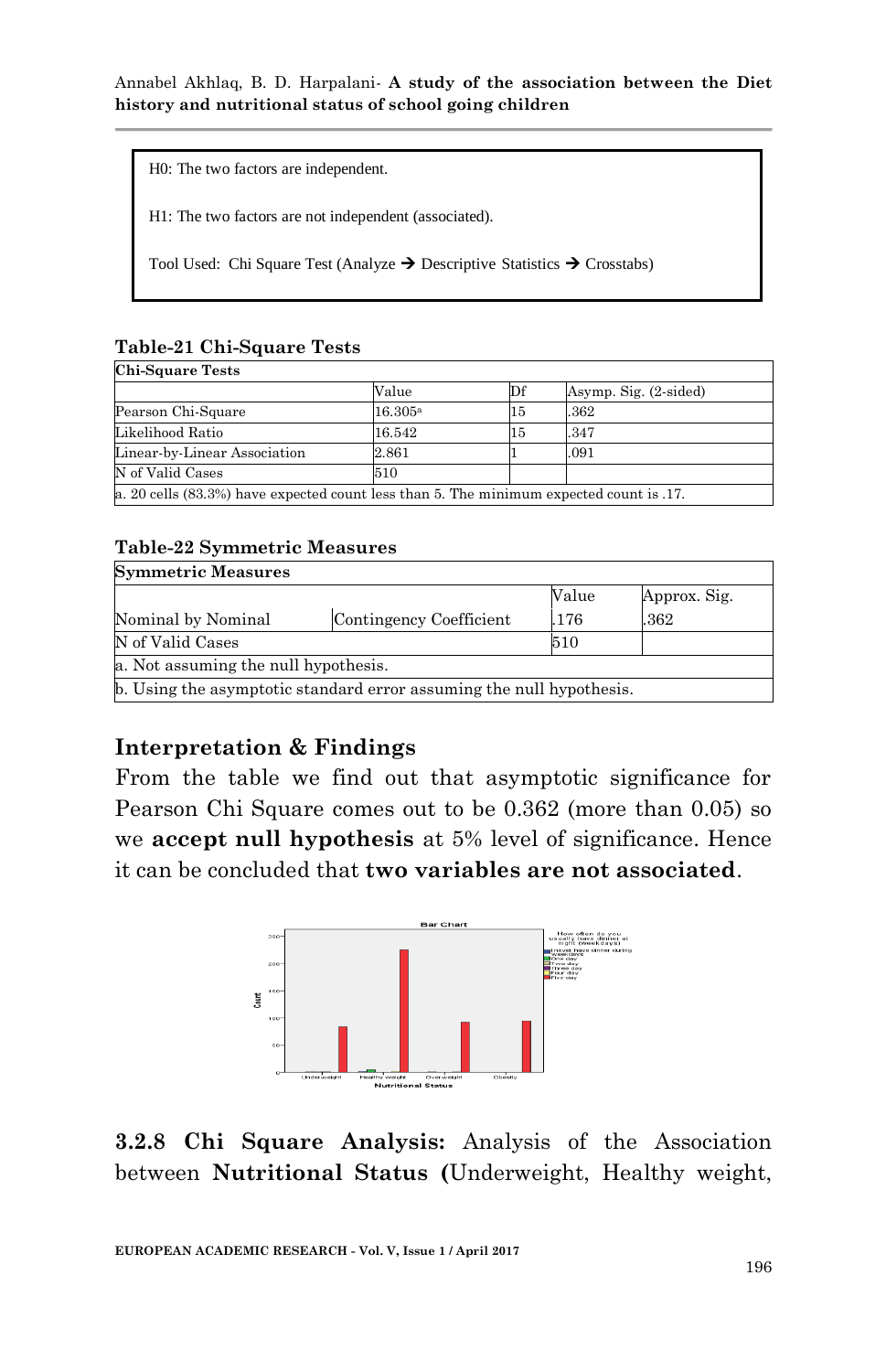Overweight & Obesity**)** and **How often do you usually have dinner at night (weekends)** (independent variables).

**Table-23 Crosstab: How often do you usually have dinner at night (weekends)**

| Crosstab          |             |            |                |                                     |                                                     |        |
|-------------------|-------------|------------|----------------|-------------------------------------|-----------------------------------------------------|--------|
|                   |             |            |                |                                     | How often do you usually have dinner at night Total |        |
|                   |             |            | (weekends)     |                                     |                                                     |        |
|                   |             |            | neverI         | haveI<br>usually                    | usually<br>have                                     |        |
|                   |             |            |                | have dinnerdinner on only onedinner | both<br>on                                          |        |
|                   |             |            | during theday  | of                                  | theweekend<br>days                                  |        |
|                   |             |            | weekend        | weekend                             | (Saturday<br>and                                    |        |
|                   |             |            |                | (Saturday                           | ORSunday)                                           |        |
|                   |             |            |                | Sunday)                             |                                                     |        |
|                   |             | Count      | $\overline{2}$ | 5                                   | 80                                                  | 87     |
|                   | Underweight | % of Total | 0.4%           | 1.0%                                | 15.7%                                               | 17.1%  |
|                   | Healthy     | Count      | 2              | 8                                   | 224                                                 | 234    |
| Nutritionalweight |             | % of Total | 0.4%           | 1.6%                                | 43.9%                                               | 45.9%  |
| Status            |             | Count      | 0              | 3                                   | 91                                                  | 94     |
|                   | Overweight  | % of Total | $0.0\%$        | 0.6%                                | 17.8%                                               | 18.4%  |
|                   |             | Count      | 0              |                                     | 93                                                  | 95     |
|                   | Obesity     | % of Total | $0.0\%$        | 0.4%                                | 18.2%                                               | 18.6%  |
|                   |             | Count      | 4              | 18                                  | 488                                                 | 510    |
| Total             |             | % of Total | 0.8%           | 3.5%                                | 95.7%                                               | 100.0% |

## **Interpretation & Findings**

From the above crosstab, it can be said that out of total 510 respondents, **majority of 95.7%** respondents said that they usually have dinner at night (weekends) on both weekend days (Saturday and Sunday), out of which 15.7% respondents are majority in underweight category, 43.9% respondents are majority in healthy weight category, 17.8% respondents are majority in overweight category & **18.2% respondents are majority in obesity category.**

Out of total 510 respondents, **3.5% respondents** said that they usually have dinner at night (weekends) on only one day of the weekend (Saturday or Sunday) and 0.8% respondents said that they **never have dinner** at night on weekend days (Saturday or Sunday).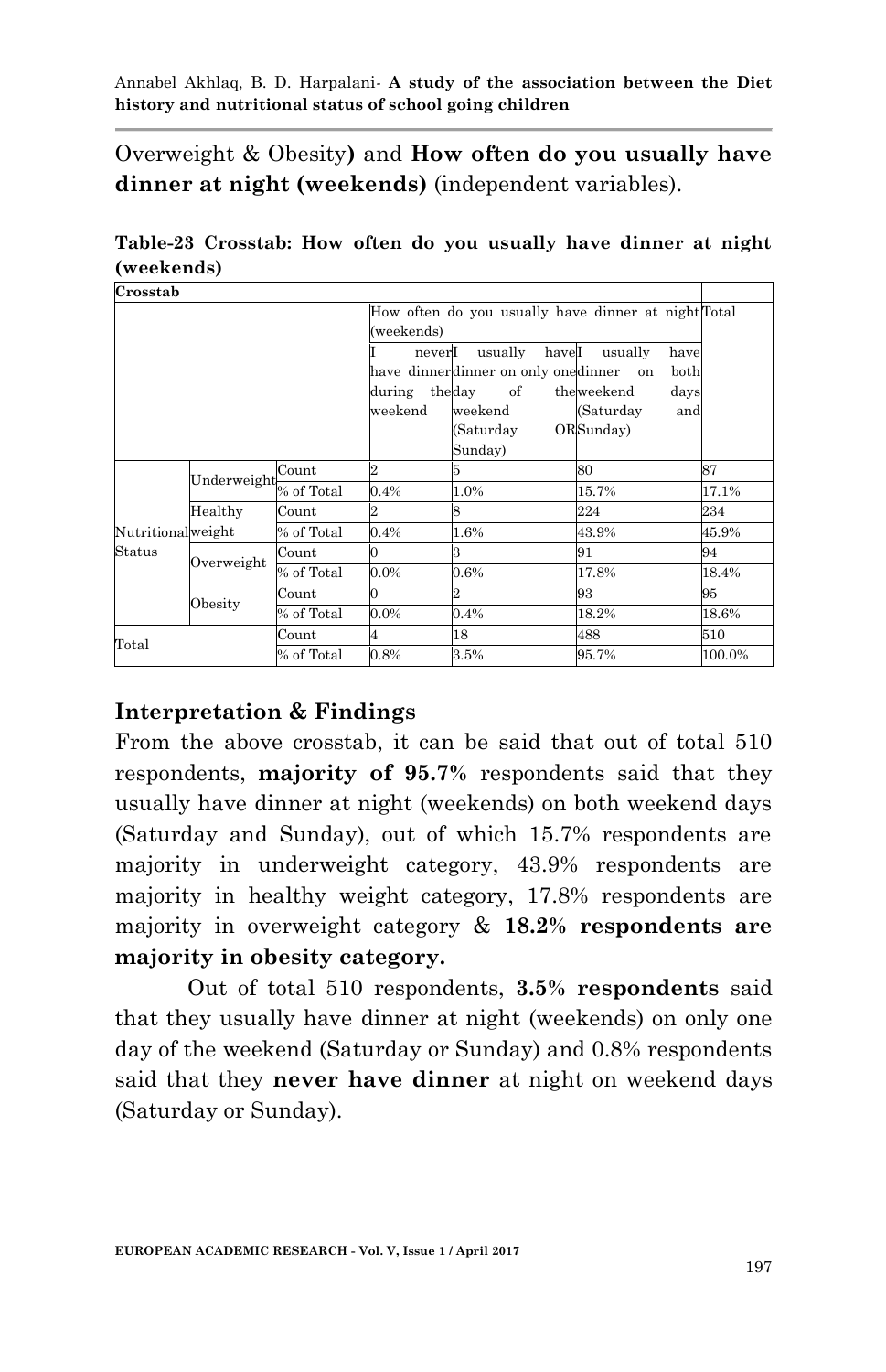H0: The two factors are independent.

H1: The two factors are not independent (associated).

Tool Used: Chi Square Test (Analyze  $\rightarrow$  Descriptive Statistics  $\rightarrow$  Crosstabs)

#### **Table-24 Chi-Square Tests Chi-Square Tests**

| <b>UIL DUUALE LESTS</b>                                                                 |         |    |                       |  |  |
|-----------------------------------------------------------------------------------------|---------|----|-----------------------|--|--|
|                                                                                         | Value   | Df | Asymp. Sig. (2-sided) |  |  |
| Pearson Chi-Square                                                                      | 10.976a |    | 277                   |  |  |
| Likelihood Ratio                                                                        | 10.157  |    | .338                  |  |  |
| Linear-by-Linear Association                                                            | 1.555   |    | .212                  |  |  |
| N of Valid Cases                                                                        | 510     |    |                       |  |  |
| a. 11 cells (68.8%) have expected count less than 5. The minimum expected count is .17. |         |    |                       |  |  |

#### **Table-25 Symmetric Measures**

| <b>Symmetric Measures</b>            |                                                                      |       |              |  |  |
|--------------------------------------|----------------------------------------------------------------------|-------|--------------|--|--|
|                                      |                                                                      | Value | Approx. Sig. |  |  |
| Nominal by Nominal                   | Contingency Coefficient                                              | .145  | .277         |  |  |
| N of Valid Cases                     |                                                                      | 510   |              |  |  |
| a. Not assuming the null hypothesis. |                                                                      |       |              |  |  |
|                                      | b. Using the asymptotic standard error assuming the null hypothesis. |       |              |  |  |

## **Interpretation & Findings**

From the table we find out that asymptotic significance for Pearson Chi Square comes out to be 0.277 (more than 0.05) so we **accept null hypothesis** at 5% level of significance. Hence it can be concluded that **two variables are not associated**.



٦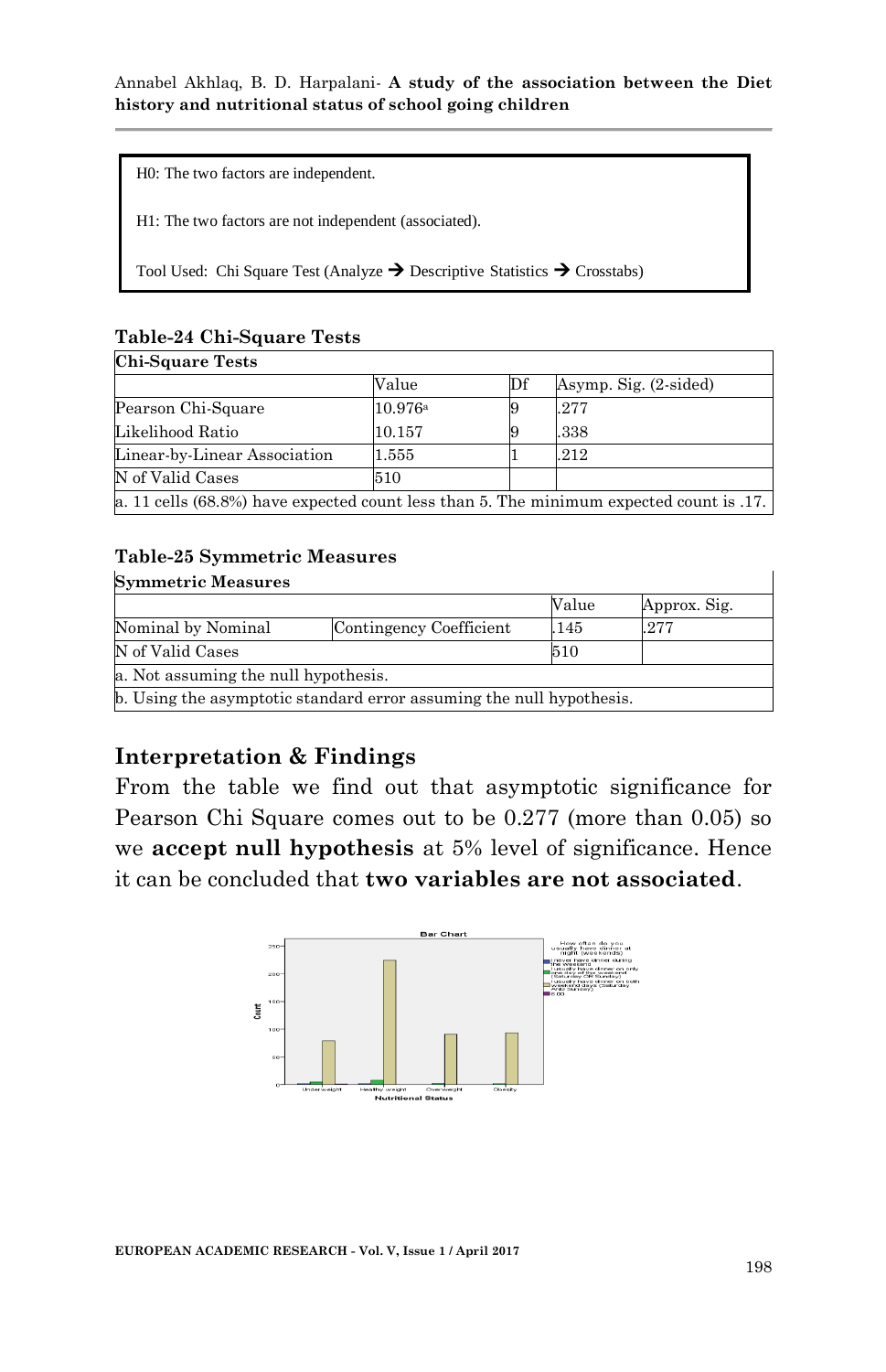## **CONCLUSION AND DISCUSSION**

In the previous researches, the prevalence rate of obesity is between 4 to 30 per cent are reported across different regions in India (Ramachandran A, Snehalatha C, Vinitha R, Thayyil M, Kumar C. K., Sheeba L, Joseph S, Vijay V., 2002) (Kapil U., Singh P., Pathak P, Dwivedi S.N., Bhasin S., 2002) 2002 (A.G. Unnithan, S. Syamakumari, 2008). In the present study out of total 510 respondents, 17.1% respondents are underweight, 45.9% respondents are healthy weight, **18.4% respondents are overweight & 18.6% respondents have obesity.** This is one of the major findings of the study which is also in accordance with the previous studies conducted in India regarding the prevalence of obesity among children aged between 5 to 18 years. The solution to the problem of obesity is now in understanding the issue, measuring and altering the environment which encourages obesity. Evidence from the Cardiovascular Risk in children as the study indicates that persistent inactivity in childhood linked to obesity in adulthood (Yang X. et al, 2006) in developed countries differences in physical activity with sex and age in children has been reported specifically. Present research indicate that proper diet consumption pattern and physical exercise reduces adiposity in both overweight and normal and improves cardiovascular health and wellness, improves attention and memory and thereby the school performance (Strong W.B. et al, 2005). It also confirms the results of previous studies which concluded aforementioned points.

Out of total 510 respondents, 17.1% respondents are underweight, 45.9% respondents are healthy weight, **18.4% respondents are overweight & 18.6% respondents have obesity.** When their response was recorded on the following queries it was found that almost all the overweight and obese respondents agree that they-

have breakfast in morning (weekdays)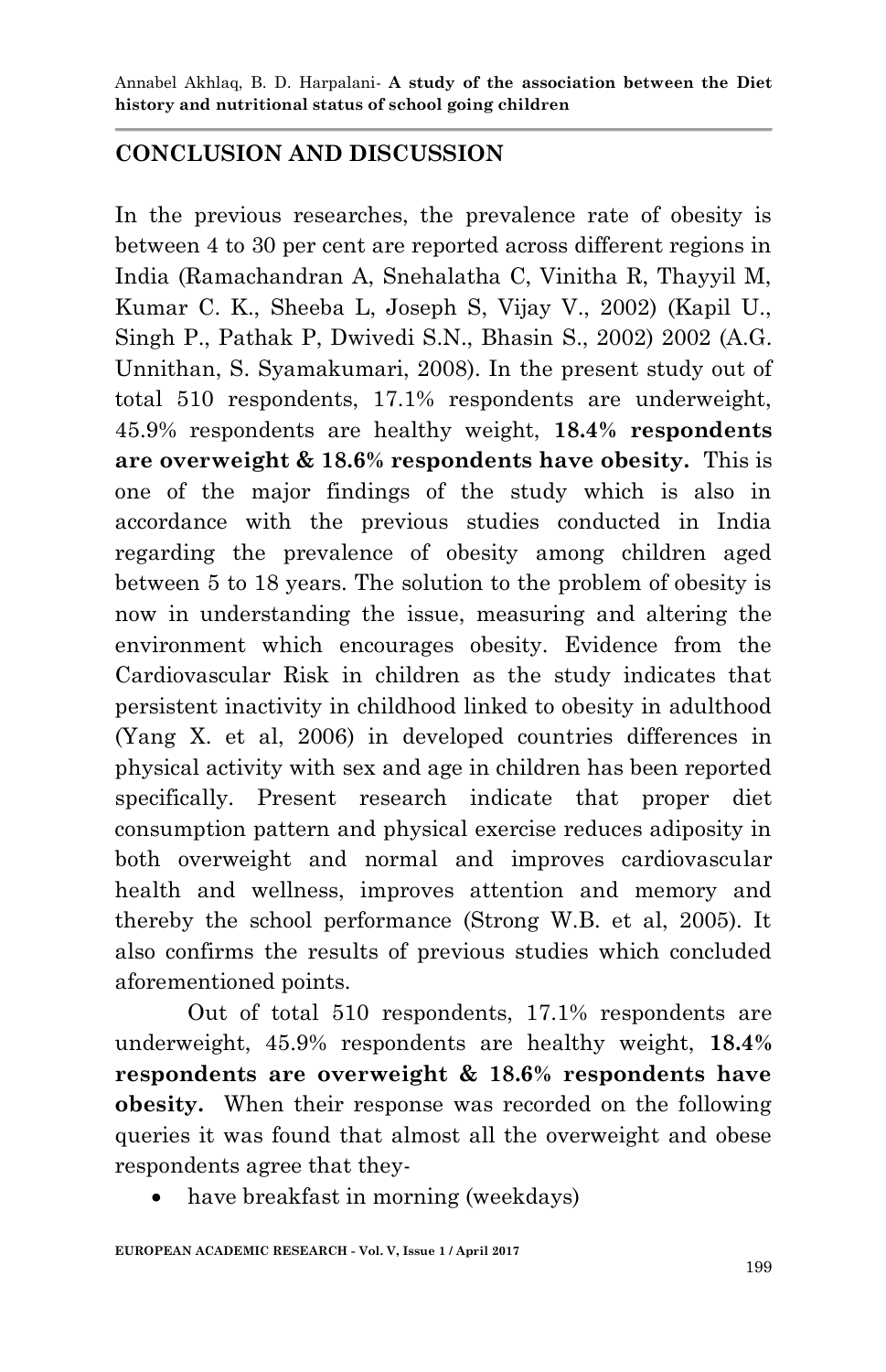- have breakfast in morning (weekends)
- usually have breakfast on both weekend days (Saturday and Sunday)
- have lunch in afternoon (weekdays)
- have lunch in afternoon (weekends)
- have snacks in evening (weekdays)
- have snacks in evening (weekends)
- have dinner at night (weekdays)
- have dinner at night (weekends)

This dietary history among overweight and obese school going children is certainly alarming; they seldom skip breakfast, lunch or dinner. From the above analysis the reverse pattern can be seen in case of underweight and healthy weight, who sometimes skip breakfast, lunch or dinner.

Findings of research studies show association between dietary pattern / history and obesity in school going children. In this study the frequency of intake of food significantly influenced BMI. Daily consumption of foods among the subjects in the obese category was noticed. Fried foods, in the form of fast foods have become a routine diet in children which increase obesity among them.

## **RECOMMENDATIONS**

In India, obesity and malnutrition often coexist and is certainly the cause of concern.Government should take appropriate measure such as-

- Control of food-related advertisement.
- Awareness programmmes for parents
- Counselling of community to prevent over weight and obesity.
- Encourage children to consume healthier foods,
- Encourage children to consume more fresh fruits and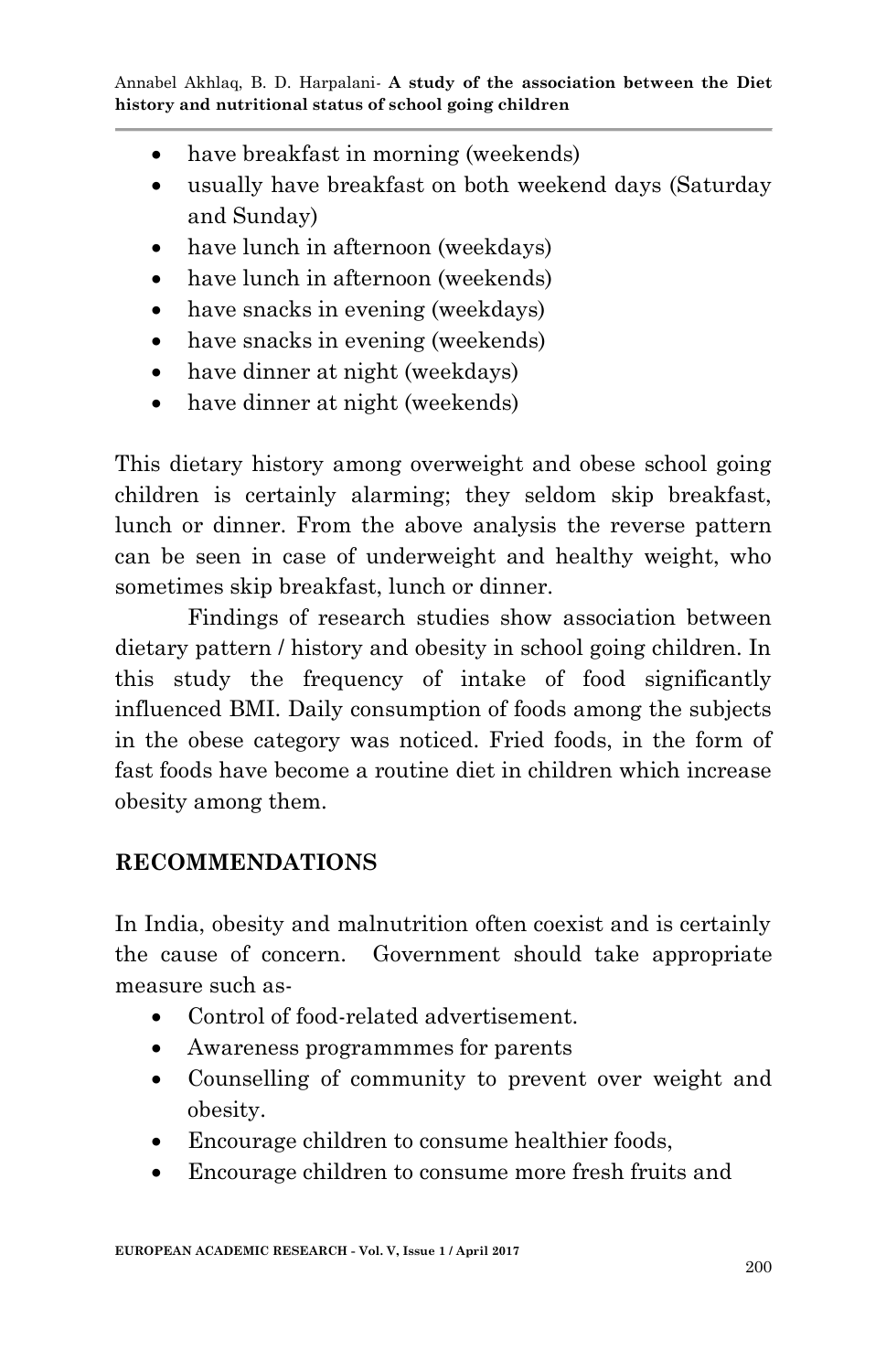- Encourage children to consume vegetables and avoiding high fat,
- Encourage children to not consume sweetened snacks.

## **REFERENCES AND BIBLIOGRAPHY**

1. De Onis M, Blössner M. Prevalence and trends of overweight among preschool children in developing countries. Am J Clin Nutr. 2000 Oct;72(4):1032-9.

2. Sharma A, Sharma K, Mathur KP. Growth pattern and prevalence of obesity in affluent schoolchildren of Delhi. Public Health Nutr. 2007 May;10(5):485-91.

3. Stature- for-age charts for both gender developed byNational Centre for Health Statistics in collaboration with the National Center for Chronic Disease Prevention and Health Promotion (2000).Website[:www.cdc.gov/growthcharts/data/set2clinical/cj41](http://www.cdc.gov/growthcharts/data/set2clinical/cj41c071.p) [c071.pd](http://www.cdc.gov/growthcharts/data/set2clinical/cj41c071.p)f.

4. BMI growth charts for age and gender developed by National Centre for Health Statistics in collaboration with the National Center for Chronic Disease Prevention and Health Promotion (2000). Website:

[www.cdc.gov/growthcharts/data/set2clinical/cj41c073.p](http://www.cdc.gov/growthcharts/data/set2clinical/cj41c073.p) df .

5. Blood pressure percentiles charts adjusted for age,gender, and height percentile developed by the National Heart Lung and Blood Institute.Website: <http://www.nhlbi.nih.gov/guidelines/hypertension/child> \_tbl.pdf. 6.Ramachandran A, Snehalatha C, Vinitha R, Thayyil M, Kumar CK, Sheeba L, Joseph S, Vijay V. Prevalence of overweight in urban Indian adolescent school children. Diabetes Res Clin Pract. 2002 Sep;57(3):185-90.

7. Kapil U, Singh P, Pathak P, Dwivedi SN, Bhasin S. Prevalence of obesity amongst affluent adolescent school children in delhi. Indian Pediatr. 2002 May;39(5):449-52.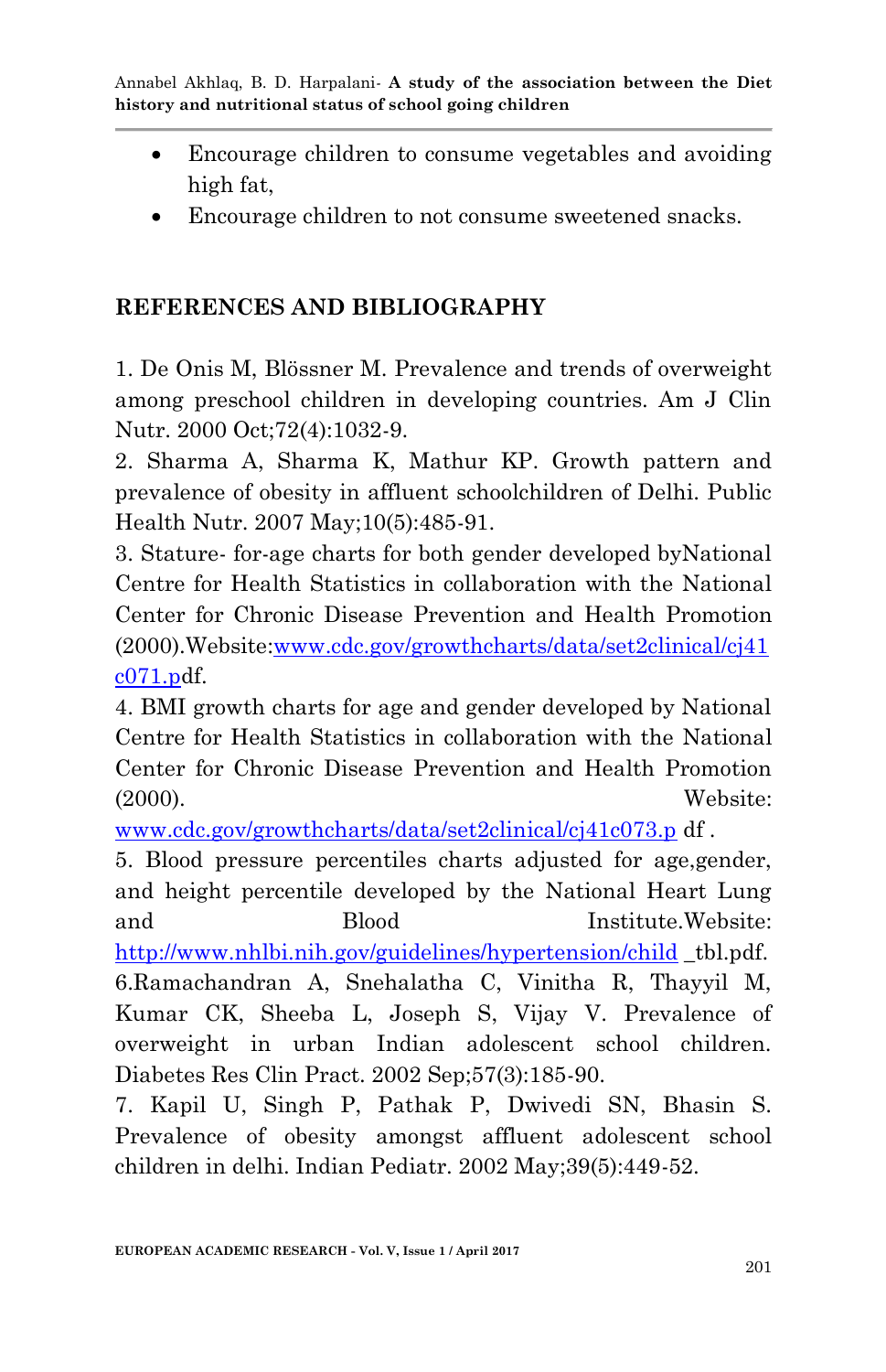8. A.G. Unnithan, S. Syamakumari: Prevalence of Overweight, Obesity and Underweight among School Going Children in Rural and Urban areas of Thiruvananthapuram Educational District, Kerala State (India). The Internet Journal of Nutrition and Wellness. 2008 Volume 6 Number 2.DOI: 10.5580/fcf

9. Yang X, Telama R, Viikari J, Raitakari OT. Risk of obesity in relation to physical activity tracking from youth to adulthood. Med Sci Sports Exerc. 2006 May;38(5):919-25.

10. Roberts C. Currie C, Morgan A, Smith R, Settertobulte W, Samdal O, Rasmussen VB, editors. Young people's health in context: Health behavior in school-aged children (HSBC) study: International report from the 2001/2002 survey, Geneva: World Health Organization; 2004

11. Strong WB, Malina RM, Blimkie CJ, Daniels SR, Dishman RK, Gutin B, Hergenroeder AC, Must A, Nixon PA, Pivarnik JM, Rowland T, Trost S, Trudeau F. Evidence based physical activity for school-age youth. J Pediatr. 2005 Jun;146(6):732-7.

12. International Olympic Committee. Final Declaration, 13th World Sport for All Congress. Jyväskylä, Finland .17 June 2010.

13. Organization for Economic Co-operation and Development. Obesity and the Economics of Prevention: Fit not Fat. Paris: OCDE; 7-8 October, 2010. March, 2016/ Vol 3/ Issue 3 ISSN 2349-5499.

14. Andersen RE, Crespo CJ, Bartlett SJ, Cheskin LJ, Pratt M. Relationship of physical activity and television watching with body weight and level of fatness among children: results from the Third National Health and Nutrition Examination Survey. JAMA. 1998 Mar 25;279(12):938-42.

15. Hernandez B. Gortmaker SL. Colditz GA, Peterson KE. Laird NM. Parra-Cabrera S. Association of obesity with physical activity, television programs and other forms of video viewing among children in Mexico City. Int J Obes Relat Metab Disord 1999 Aug; 23(8): 845-54.